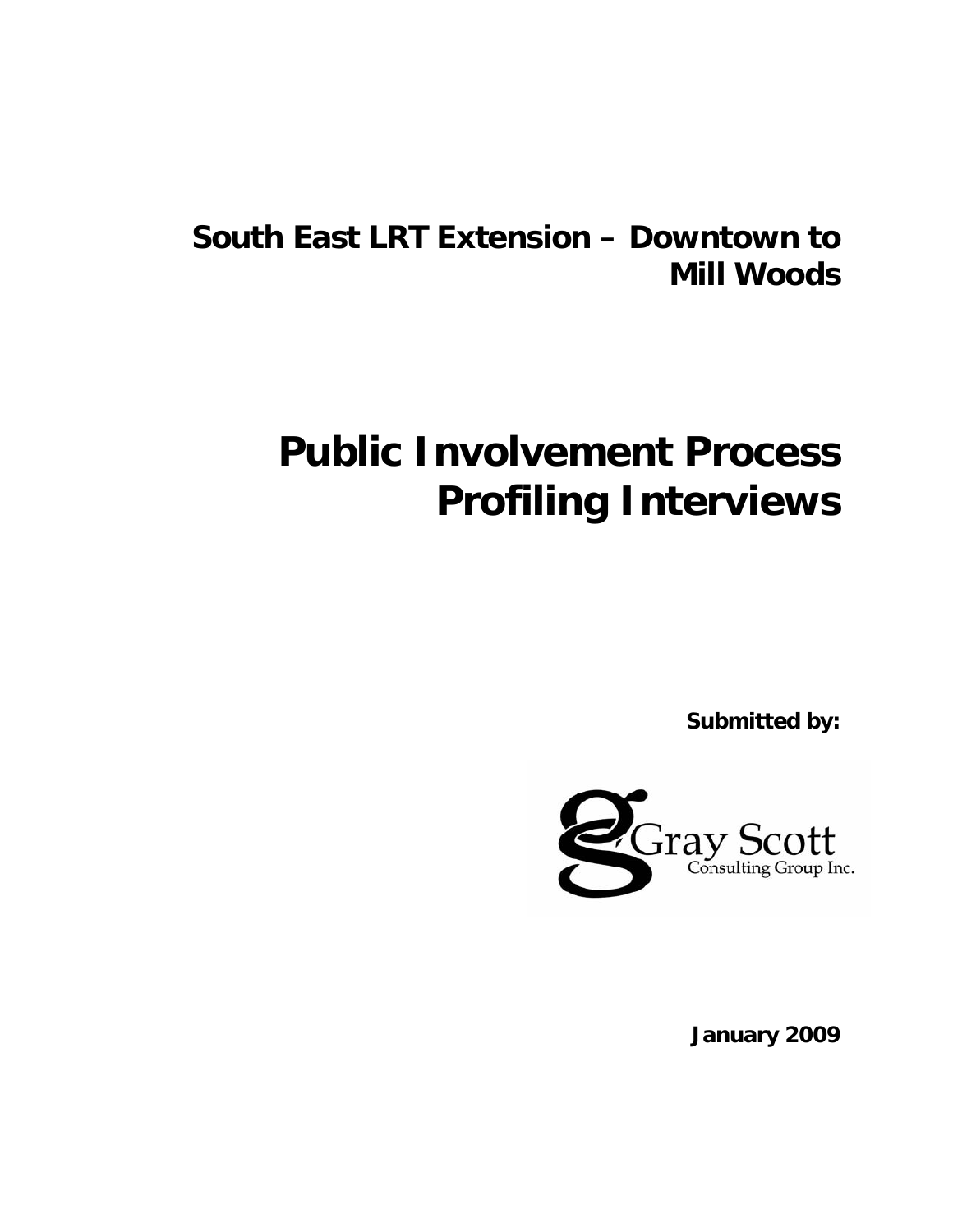# **Table of Contents**

- **1. Introduction and Background**
- **2. Key Stakeholder Profiling Interviews**
- **3. Report Recommendations**

**Appendix A: Key Stakeholder Profiling Interview Form**

**Appendix B: Contact Record for Profiling Interviews/Stakeholder Contact**

**Appendix C: Compilation of Profiling Interviews with Stakeholders**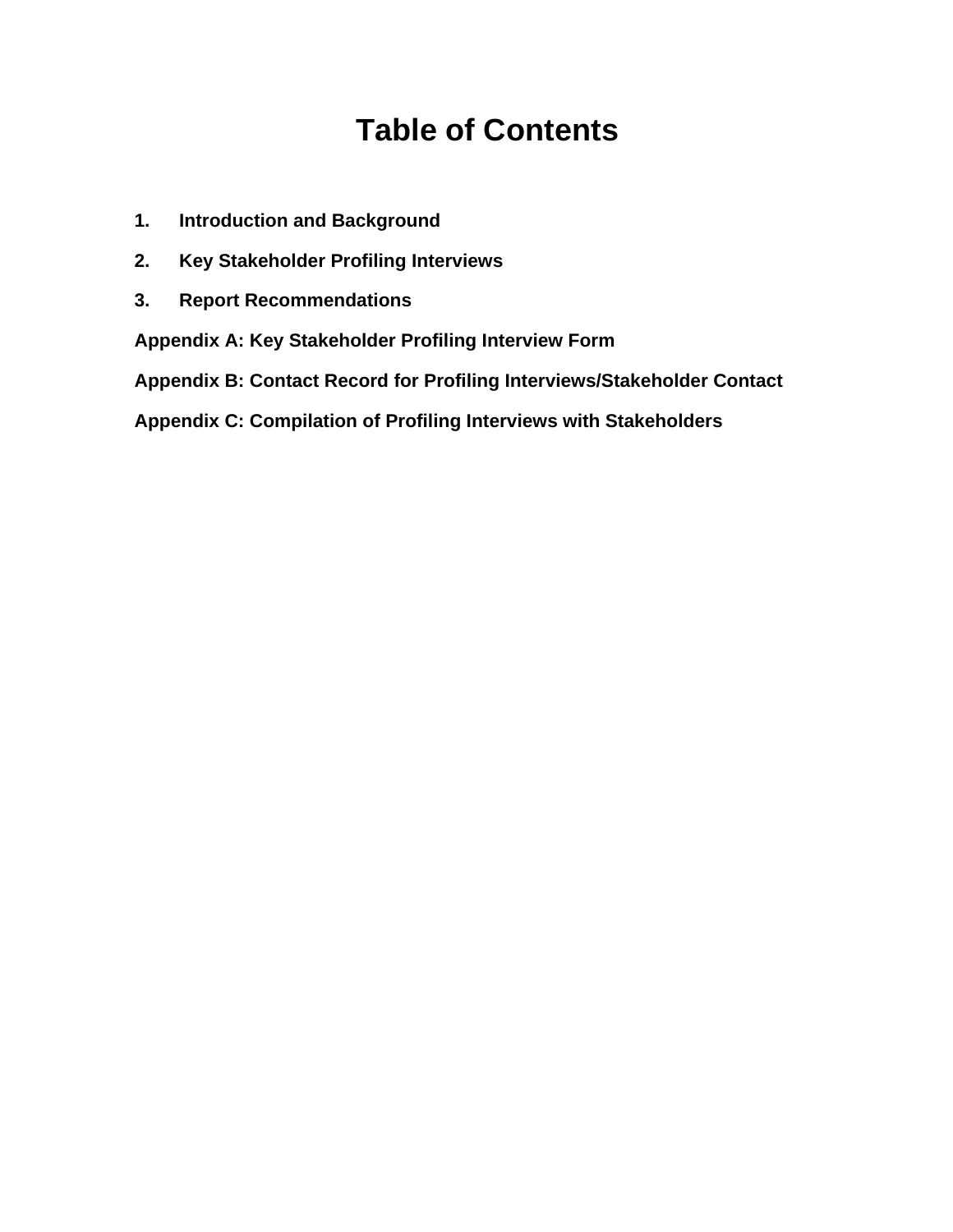# **1. Introduction and Background**

Gray Scott Consulting Group Inc., as a sub-consultant to the CH2M HILL project team, is providing consulting services in undertaking the public involvement component for the South East LRT Extension planning project (Downtown to Mill Woods) for the City of Edmonton.

In December 2008 a series of profiling interviews with key stakeholders was undertaken to collect feedback on the five possible routes identified by the project team and get input on a proposed public involvement plan for the project. This component was undertaken through a series of one-on-one profiling interviews with 12 key stakeholders. A copy of the Profiling Interview Form is included as Appendix A to this report

The results of the process are reported in this summary document.

# **2. Key Stakeholder Profiling Interviews**

Gray Scott Consulting Group Inc. developed a list of key stakeholders in cooperation with CH2M HILL and the City of Edmonton. The contact record for this phase of the project, included as Appendix B to this report, outlines the list of key stakeholders who were contacted for interviews.

The Project Public Involvement Plan identified sixteen Key Stakeholders for the profiling phase of this project. Of the sixteen who were approached by phone, fax or e-mail, fourteen face-toface interviews were completed. One stakeholder chose not to do the interview due to a change in property ownership. One other is willing but as yet was unable to commit to the time for the interview. Gray Scott Consulting will continue our attempts to book that interview. (See Appendix B).

The profiling interviews were all prescheduled, and a copy of the profiling interview form was sent to the stakeholders prior to the interview. The interviews were conducted at the stakeholders' choice of location.

At each interview, the interviewer provided a copy of the profiling interview form to the interviewee(s) to follow along as the questions were asked. The interviewer kept a record of the responses to the greatest extent possible. A detailed compilation of the summary of the responses is contained in Appendix C.

The compilation is intended to provide a complete summary of all of the responses to questions asked by the interviewer. Some comments were edited or omitted to maintain confidentiality.

Not all interviewees were asked all questions due to time constraints or due to having felt that they were asked the same questions previously.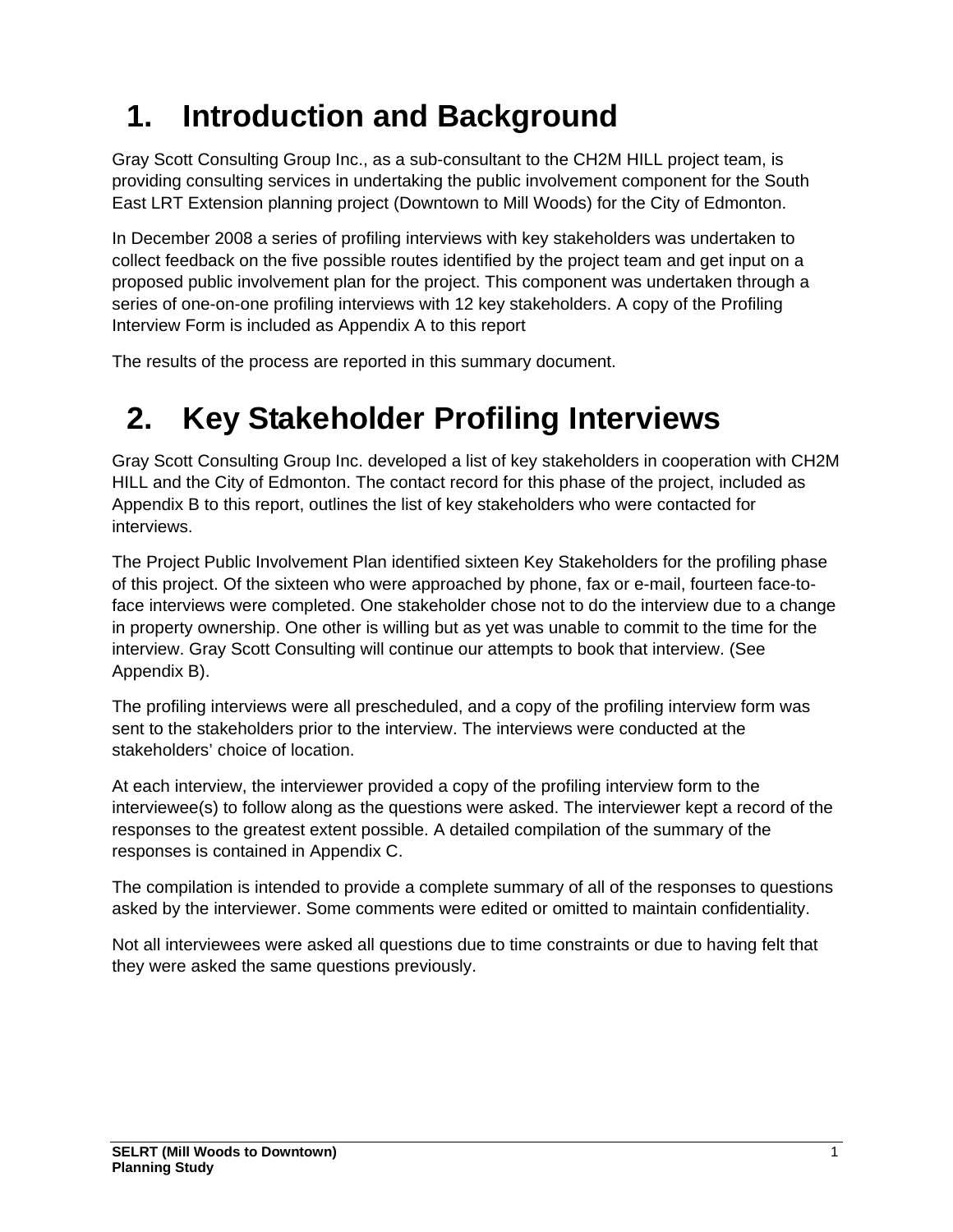# **2.1. Common Themes from the Interviews**

While many of the responses to the questions were specific to the individual situation for each interviewee, there were a number of common themes that emerged from the interviews.

The common themes are listed below the question excerpted from the survey form. Not all questions were asked of all participants directly since, in some cases, responses were given while addressing other questions. Also, some interviewees simply did not wish to respond to a question due to lack of knowledge or because the response would be of a proprietary nature.

# **Initial Level of Awareness and Knowledge Section**

### Did you participate in the October 22<sup>nd</sup> Stakeholder Information Session and if so do you **have any comments?**

Very few of the interviewees were able to attend the information session. Of those who did attend, the general feeling was the information provided gave general knowledge and a basis for moving forward with the project.

### **What is your general knowledge of this project and public transit planning for Southeast Edmonton?**

Many of the interviewees had been a part of the Southeast High Speed Transit Study. Many interviewees believed that the termination of that project ended discussions for any new transit to the South East. The October 22<sup>nd</sup> Stakeholder Meeting was the first time many of the interviewees had heard of this project.

Several of the stakeholders are involved in other City transit planning projects so had some knowledge about the project and in several cases there had been discussion regarding the need for LRT into Millwoods within the various organizations.

One interviewee was surprised to learn that a separate route was under consideration, They had assumed that there would be an eastbound extension of the South LRT Route east to Millwoods.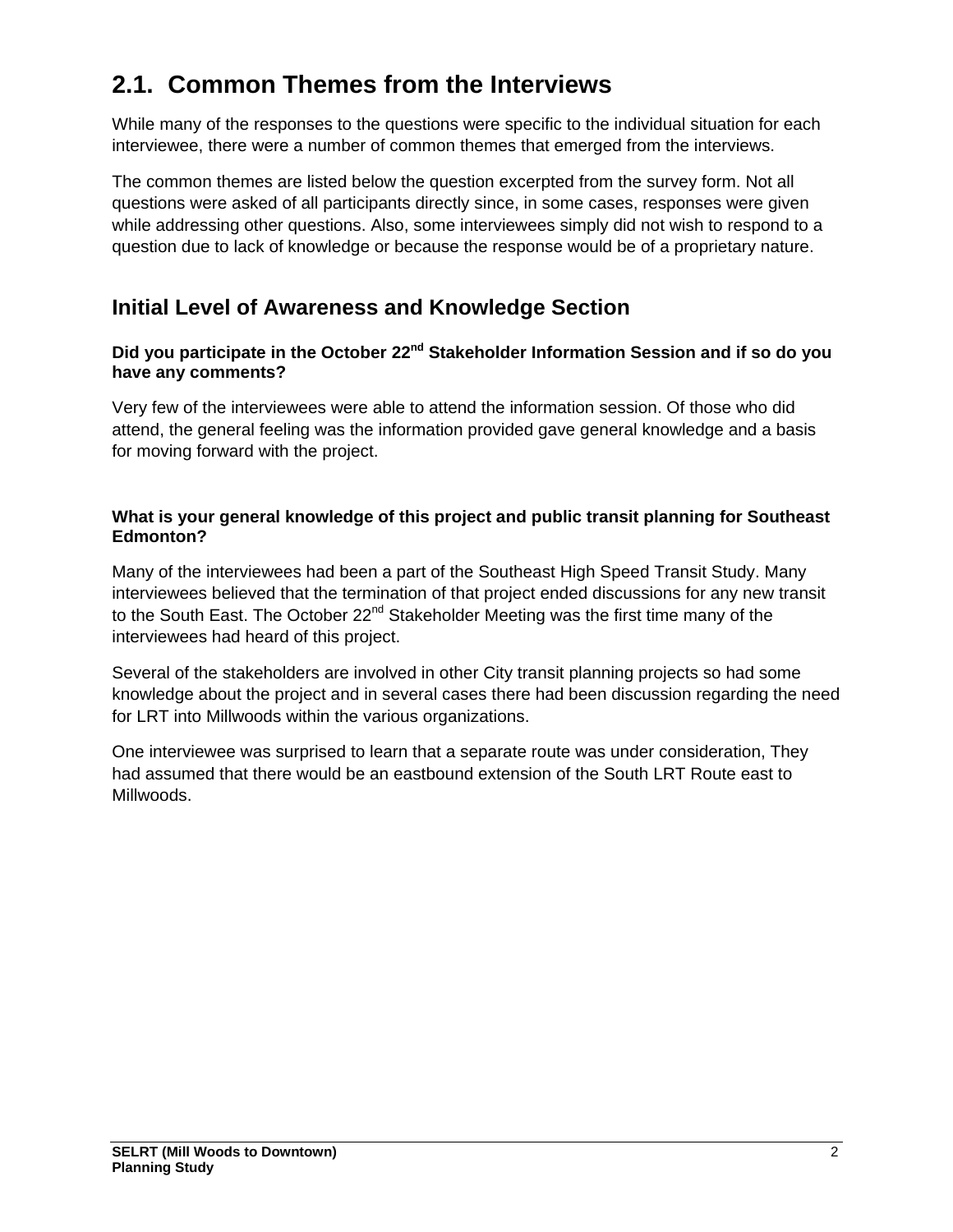# **General Route Considerations Section**

### **What are your general thoughts and impressions about the need for LRT expansion into the southeast?**

The most common theme from the responses was that something must be done to address congestion on roads and reduce the impact on the environment. There was general consensus that this service is overdue.

There was also discussion regarding where the residents of Mill Woods were going to on transit and therefore what the hub or termination point for the SE line should be. Connectivity, access to more than downtown destinations and the need to force ridership were all issues raised.

### **What do you see as the top three priorities for the SE LRT route alignment?**

Two common themes heard from most interviewees were "respect for neighborhoods" and "ensure you provide service where it is needed".

Neighborhood organizations and School Boards raised the issue of safety along the route. This included cars accessing stations, areas around stations, pedestrians and transit riders.

Another common theme was the need for scheduling transit to meet the needs of the various institutions along the route.

Cost was not a large factor for most of our interviewees, though cost "effectiveness" was mentioned often. The need to consider future development, growth, and future extension of the line were issues raised by several respondents.

### **Are there proposed expansion/growth opportunities in downtown or southeast Edmonton that you feel may impact the route alignment decision?**

Specific stakeholders shared information regarding expansion and growth plans for their organization or institution. Bonnie Doon Shopping Centre and Grey Nuns Hospital are both planning expansion within the next 5 years. Parking shortages will be a large factor for the hospital when that occurs. Planned development of Strathearn Heights and the Hollyrood area will increase population in those areas.

The community groups spoke about the change in demographics in the area. An increase in seniors is occurring now as well as a corresponding increase in condo conversion, senior's housing and small businesses serving seniors. As the seniors move out of their homes, younger families are moving in. Those young families represent riders of the future and will require access to Colleges and the University.

New areas such as The Meadows, Ellerslie, The Quarters and Strathcona Junction were also mentioned as areas growing or expanding in the near future.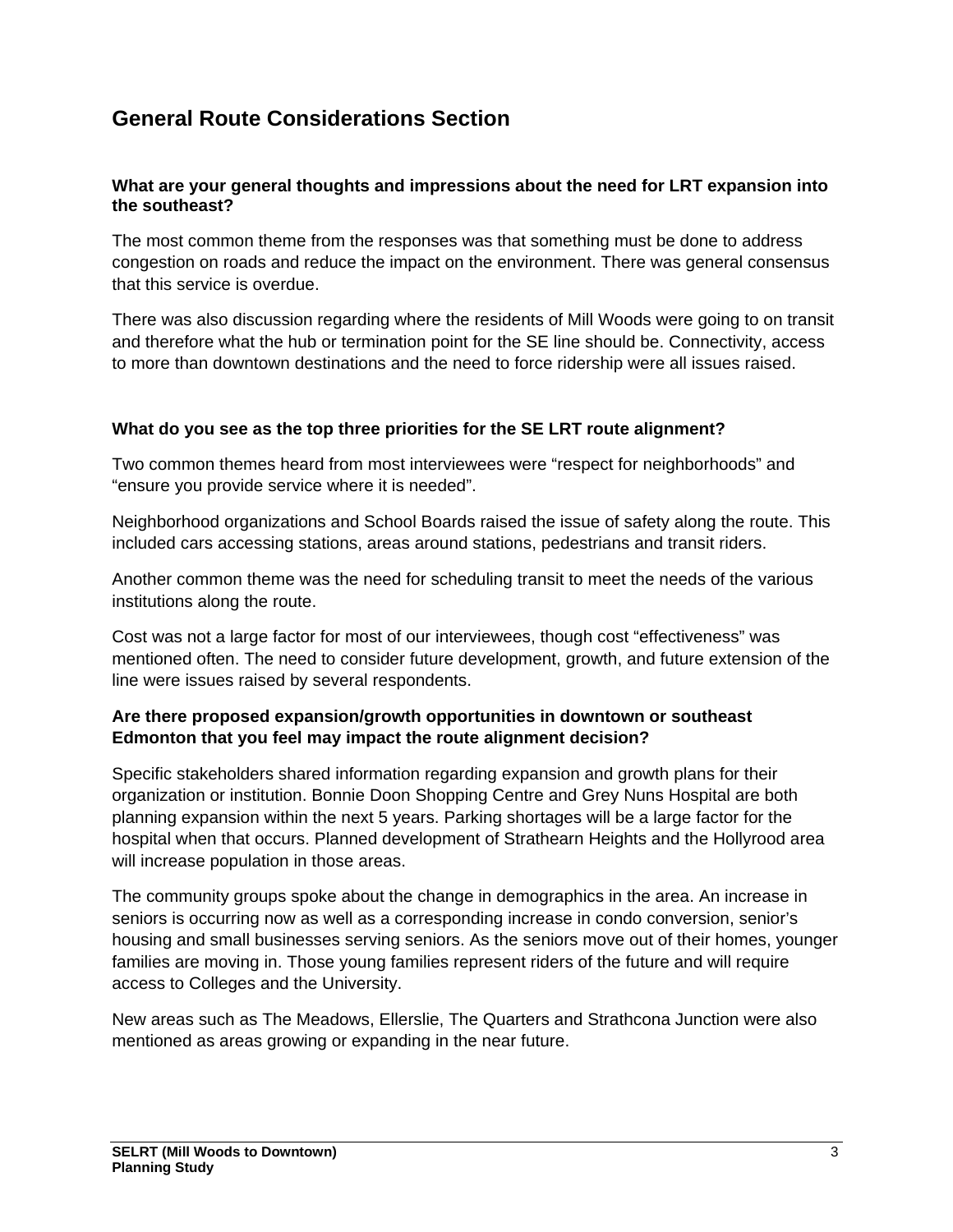# **Issues and Concerns Section**

#### **What do you think are the primary concerns or issues that should be considered in the route alignment and design of the LRT expansion from downtown to Millwoods?**

Many of the interviewees reiterated their response to the question above regarding top priorities. Additionally we heard concern regarding the City's ability to construct in neighborhoods with minimal disruption and concern that they have a lack of concern for the people in the neighborhoods.

Several respondents questioned the need for the route to go into downtown. One suggested initially building to the river and not across. One suggestion was to move residents "around" the south side on LRT and not necessarily into downtown.

Others suggested terminating at the University. This issue was one of access to the University and minimizing the impact on the river valley. Another stated that only 42% of employment is in downtown Edmonton and felt the City is "too focused on downtown".

#### **Are there issues that you anticipate from your organization or the public that should be considered in determining the best route?**

Once again interviewees restated their priorities from the previous questions.

School Boards requested information as soon as possible if the route was to utilize their land (current or future) as it affects their planning.

General comments were made regarding the LRT having the ability to bring workers/employees into the work areas (downtown and on the south side) and the need to make use of the system as convenient as possible.

# **Local Transportation Issues and Perceptions Section**

#### **What would you forecast the traffic conditions (volumes, degree of congestion) to be in this area five years from now, what factors will cause this and what are the major traffic generators?**

Our interviewees were not able to provide detailed information regarding traffic conditions but most expect that there will be an increase. Those organizations planning expansion were able to speak specifically about the increase in traffic on/or near their properties. One organization believes that if the City develops reliable, efficient, timely, predictable transit, there will be a flat line on growth of cars.

Change in population demographics and the new development in Ellerslie, The Meadows, Strathearn Heights, Hollyrood and Strathcona Junction were all seen as causes for increase in traffic. Schools however are experiencing a decline in population that they anticipate will continue in all but the outlying areas of the city.

The planned recreation centres are also thought to be traffic generators and the hope is that LRT would bring people from all areas of the city to complexes of this type.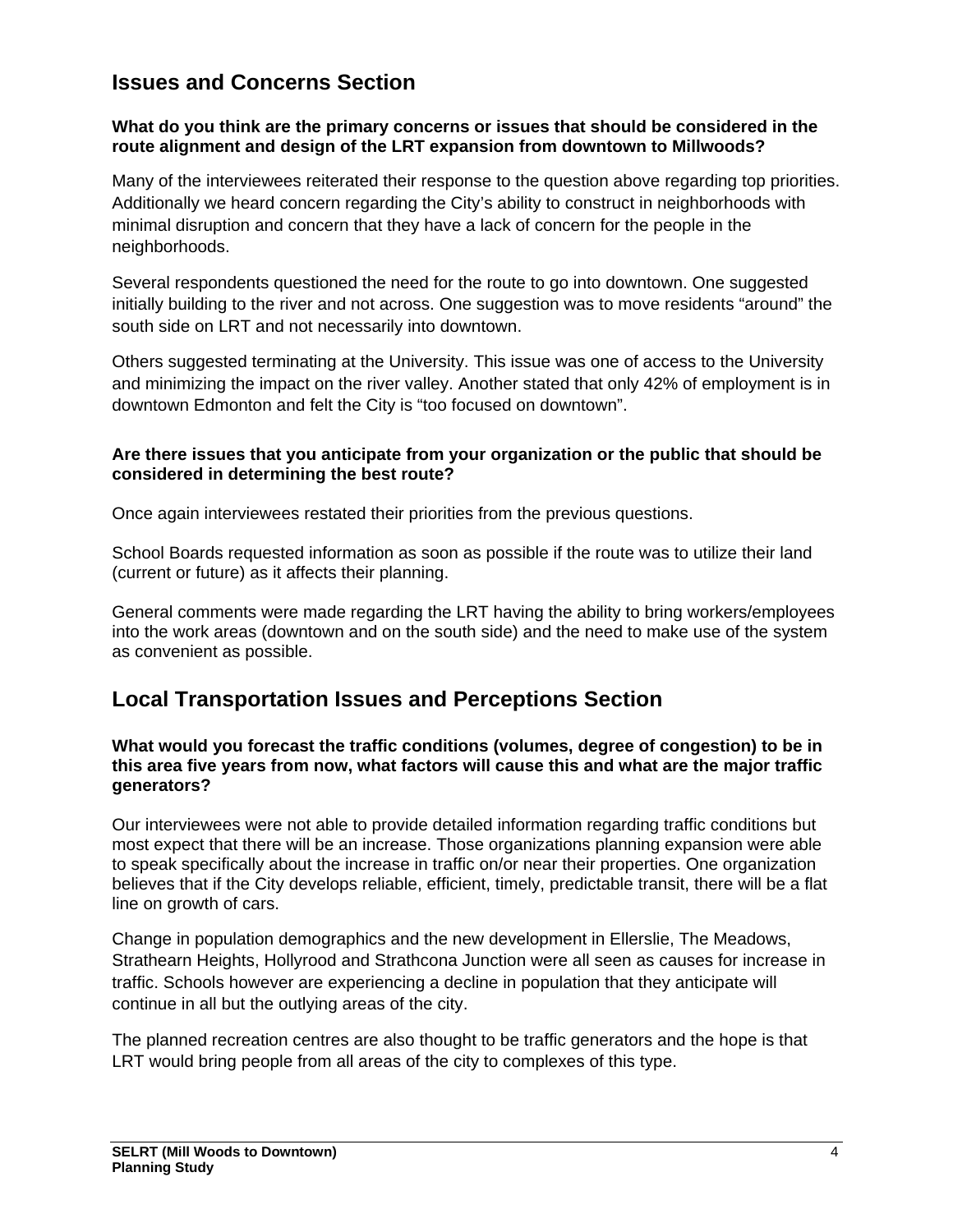# **Specific Route and Criteria**

#### **Do you have any comments on the guiding principles used in determining the 5 possible corridors?**

Overall the interviewees felt the guiding principles were well thought out and all very important.

One common theme expressed by our interviewees was the importance of respect for neighborhoods and river valleys. The second most common theme expressed was the importance of developing compact urban form. Cost effectiveness, proper long term planning and effective use of transit were also listed as important principles in choosing the route.

#### **Do you have any comments on these criteria?**

Overall our interviewees were in full agreement with the criteria used to choose the route. Comments ranged from "all very reasonable" to "all very important in any planning". Social Issues were thought to be of most importance by several respondents with one commenting that social issues should be decided "with" the people instead of "for" the people.

#### **In your opinion what critical components must be incorporated into the route alignment selection process?**

The majority of the respondents pointed to the guiding principles and criteria in response to this question. Those making additional comments indicated the following:

- *Use existing structure in the river valley respect the land*
- *Be careful about the environmental impact*
- *Where the people are and where they need to go*
- *Have to have some consistency with the Transportation Master Plan*
- *Make sure you consider future growth*
- *More compact urban form will be critical*
- *Need to define the word "respect" in relation to parklands and river valley*

#### **Are there any other impacts or factors that should be considered?**

Several interviewees indicated they were satisfied with the guiding principles and criteria and had no further comment. We did receive the following suggestions:

- *Make sure the LRT plans take future development into consideration*
- *Vimy Ridge High School now offers a Continuing Education program used in the evenings by adult students.*
- *Consider going to the University not downtown. Without making a convenient connection to University and Century Line* [the term used to describe the South LRT line] *you are not doing your job.*
- *Added expense of a bridge seems needless*
- *Consider the amount of time it takes start to finish*
- *If only interested in servicing Millwoods, go out Whitemud and connect to South LRT*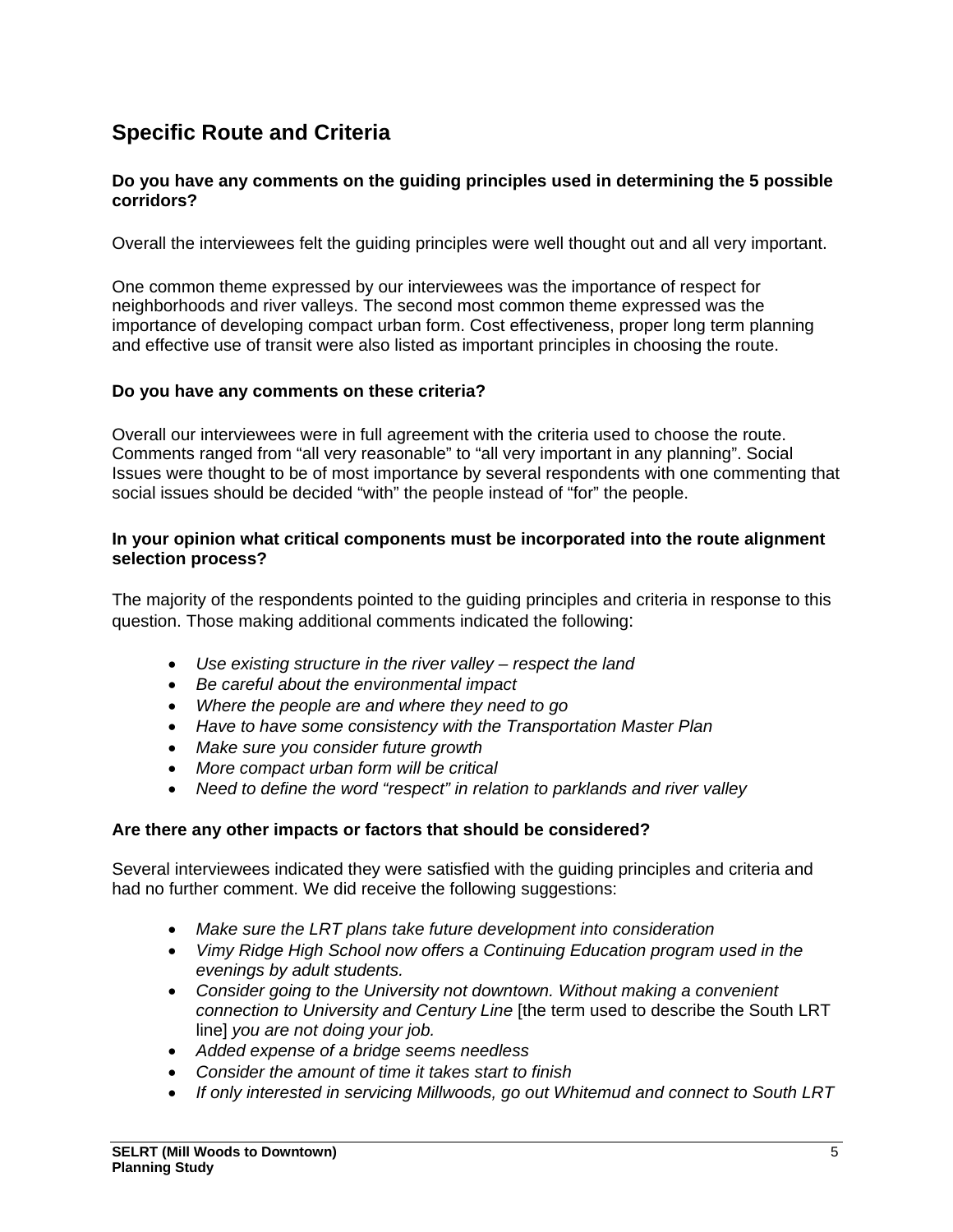- If you have a vision for the city in place, the rest should fall into place. [This refers to having a long term vision for development of the City, including Transit]
- *Will need to have a large "hub" somewhere for all the lines across the city. Could go straight out 87th to the west into the University and take this SE line into there too.*

### **In reviewing the alternatives, which would you feel is the best choice?**

*Of the fourteen interviewees, five chose Option A (High Level down CPR right of way).*  Two of these suggested using 23<sup>rd</sup> Avenue instead of 34<sup>th</sup>. One suggested taking 34<sup>th</sup> to 91 street then south to 23<sup>rd</sup> Avenue. One suggested going to the university at the north end of the route and not crossing the river.

**Three respondents chose Option B (High Level and 82 Avenue).** Two of those respondents suggested taking 83 street south rather than 75<sup>th</sup> Street. The third suggested taking the route to the University and not to downtown.

**Three interviewees suggested Option C (Low Level)** as the optimal route. One felt 75<sup>th</sup> street was the best option, the other two preferred using 83 street.

### *No respondents chose Option D (James MacDonald).*

*Three chose Option E (Dawson Bridge).* Of the three, one wanted the route to stay on 83 street and not 75<sup>th</sup> Street.

### **What is it about this choice that you feel makes it the best alternative?**

Reasons given for choosing Option A were cost effectiveness, least intrusive, most fitting the guiding principles and criteria. 23rd Avenue was chosen for access to South Edmonton Common.

Those choosing Option B felt it was the best option due to access to Old Strathcona and Bonnie Doon Shopping Centre, senior housing and a variety of other businesses. With this option, as most others, 83<sup>rd</sup> Street was preferred over 75<sup>th</sup> street due to traffic already on 75<sup>th</sup> and access to more schools and residents on 83<sup>rd</sup>.

Option C was preferred due to its approach, on the street rather than 82<sup>nd</sup> Avenue, to Bonnie Doon Shopping Centre. Additionally the proximity to the Strathern Heights and Hollywood developments was appreciated.

One respondent preferred Option E due to its access into the east end of downtown and therefore its service to the Quarters. The others felt it services the most High Schools and a significant number of communities.

We also gathered Information on why some options were not thought to be good.

Generally respondents expressed concerns regarding the feasibility of Options C and D and the impact they might have on the river valley.

Concern for the river valley was also a factor in not choosing Option E.

Options B was thought to likely add to an already congested 82 Avenue and not to service enough of the residential neighborhoods.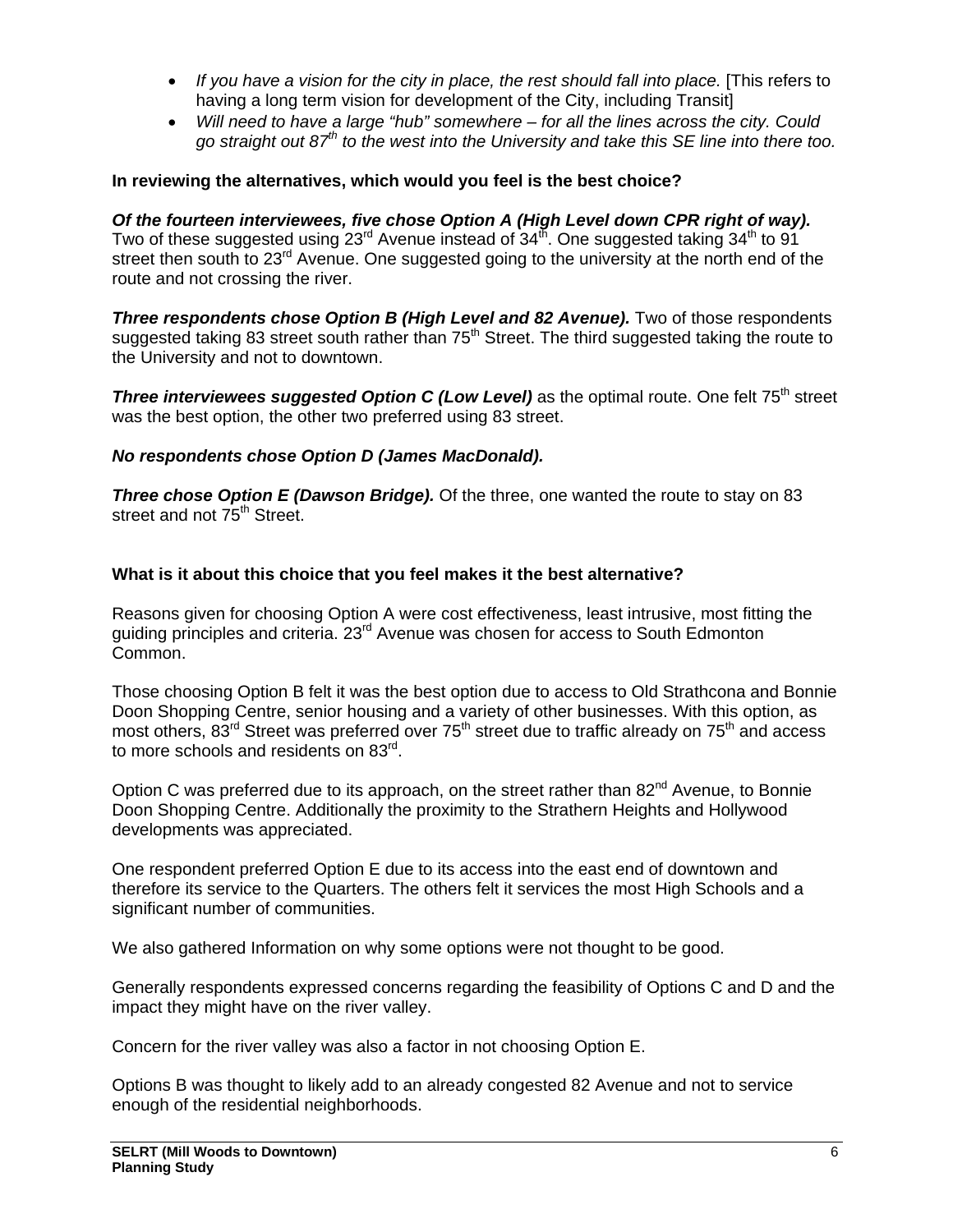Option A, though likely most cost effective, doesn't address enough of the areas wherein ridership will be found.

# **Communications – The Public Involvement Plan Section**

### **What do you think of the proposed public involvement process for this phase?**

After reviewing the communication plan, most respondents felt the plan was good and addresses most concerns. One interviewee felt the plan did not consider the needs and wants of the community sufficiently.

The majority of the respondents felt we should take  $1 - 3$  preferred options out to the public and explain, in detail, why other options had been eliminated.

We asked for suggestions on ways to improve the plan and received the following: :

- *Explain what was thrown out and why*
- *Should communicate more often and sooner; Don't waste time; BRT process was insane*
- *Just present one preferred option and ask for comments*
- *Take time to consult. Must build trust in the City and the engineering firms by providing information on cost, impact and benefits*
- *Used a matrix in presentations on the South LRT to show answers to issues the public believed were key*
- *Don't feel the need to "justify" your preferred route. Provide sound reasons for it and for those eliminated*
- *Bring the community people on board to defend the route choice*
- *Fortify your decision with sound decision making process*
- *Must convince people that once the route is in place it is easy to get on at A and move/go to B and then to where they really want to go their final destination*
- *Give the public involvement earlier*
- *Should allow healthy debate*
- *Should show all the options (22) and show why they were eliminated*
- *Your "Option A" will cause less issue for the general public*
- *Include the Councillors from Ward 5 if your are using west side of 103 street*
- *Make sure they know you spoke to other groups*
- *Be prepared to answer why other routes were eliminated*
- *Stakeholder meetings are a good chance to hear the opinions of others to help understand the affect the route has on them*
- *Just present one option and ask for comments*
- *Give the public more involvement*
- *Suggest taking out one option only there will be a storm but will blow over quickly.*
- *Make sure that the spokespersons at the open houses have big name tags. I've found that anyone with an opinion will take up a spot at a storyboard and*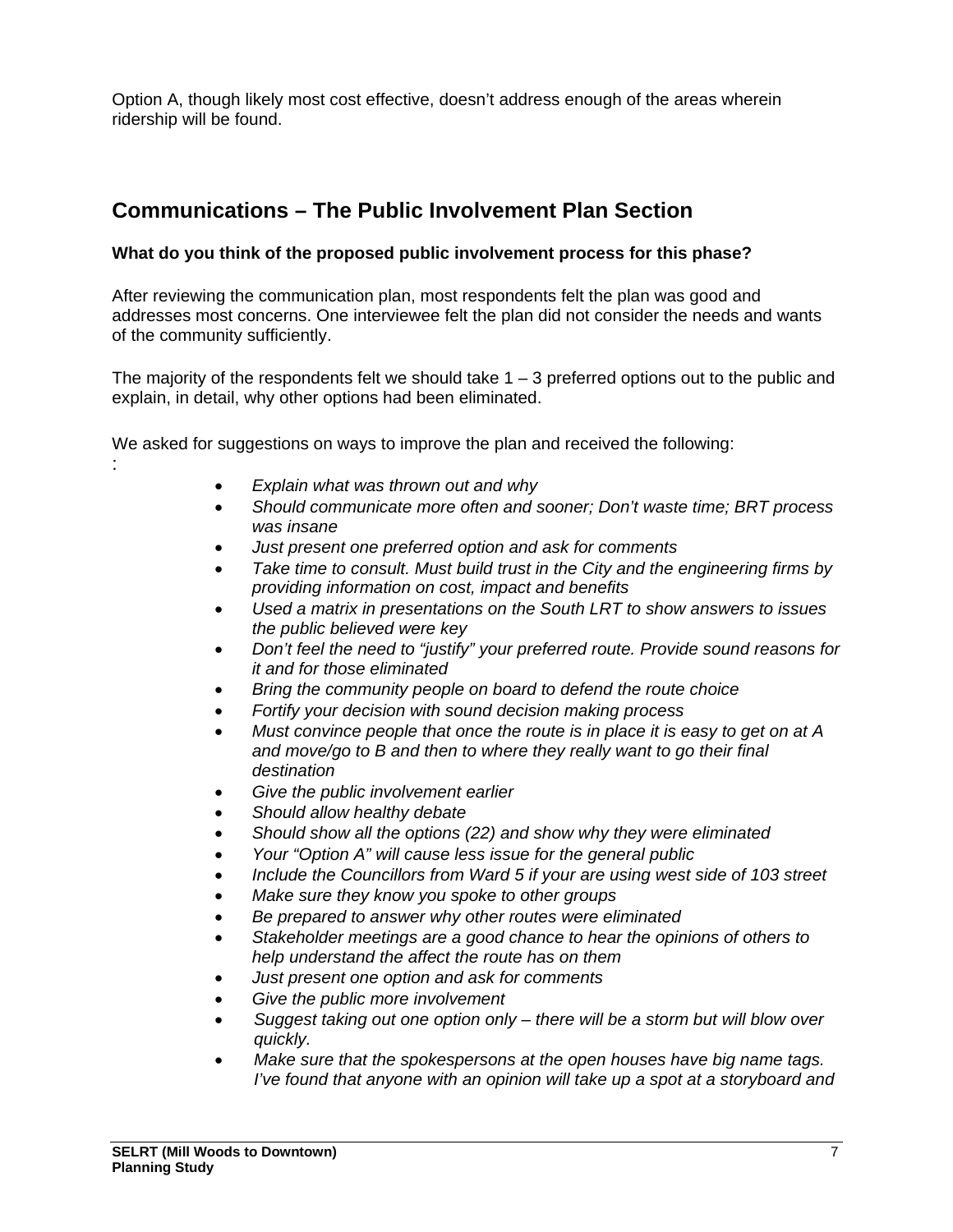rail on about their opinion. I've sometimes thought those people were there *"officially".* 

*Make sure we don't just hear the loudest or shrillest voices but everyone.* 

### **How do you see yourself or your group participating in the process (going forward)?**

All of our interviewees expressed an interest in being kept informed as to the progress of this project**.** Several indicated they would like more information and sooner and asked about sharing the specific route information with their constituents as soon as possible. One organization pointed out that businesses and developers represent a large percentage of those affected by these plans. That same organization made the following comment:

 *Everyone needs to have a bigger and longer- term view of this. This will affect the City of Edmonton for years to come – we need the City's interest top of mind not our own individual needs. It won't likely happen in your time, to your home – think about the future.*

No other stakeholders were identified as missing from the process in the view of our respondents.

# **Conclusions Section**

#### **Do you feel there are any other critical components to the success of this project which should be considered?**

Only one of our respondents had an additional comment in response to this question. They reiterated the need for a "stronger public involvement".

### **What did you think of this interview? Was it worthwhile?**

All interviewees expressed satisfaction with the profiling interview. Comments received included:

- *Good to get this information first hand*
- *Thanks for doing this quickly it is a busy time of year!*
- *Appreciate keeping us in the loop*
- *Good questions*
- *Thanks for this*
- *Very valuable discussion today*
- *Very good (followed up with an email)*
- *Thank you for taking the time one on one*
- *Good questions and feel we've been listened to*
- *It was very good, I appreciate the time*
- *Really good. We like to participate in the stakeholder meetings but these are far more effective. Quiet – one on one*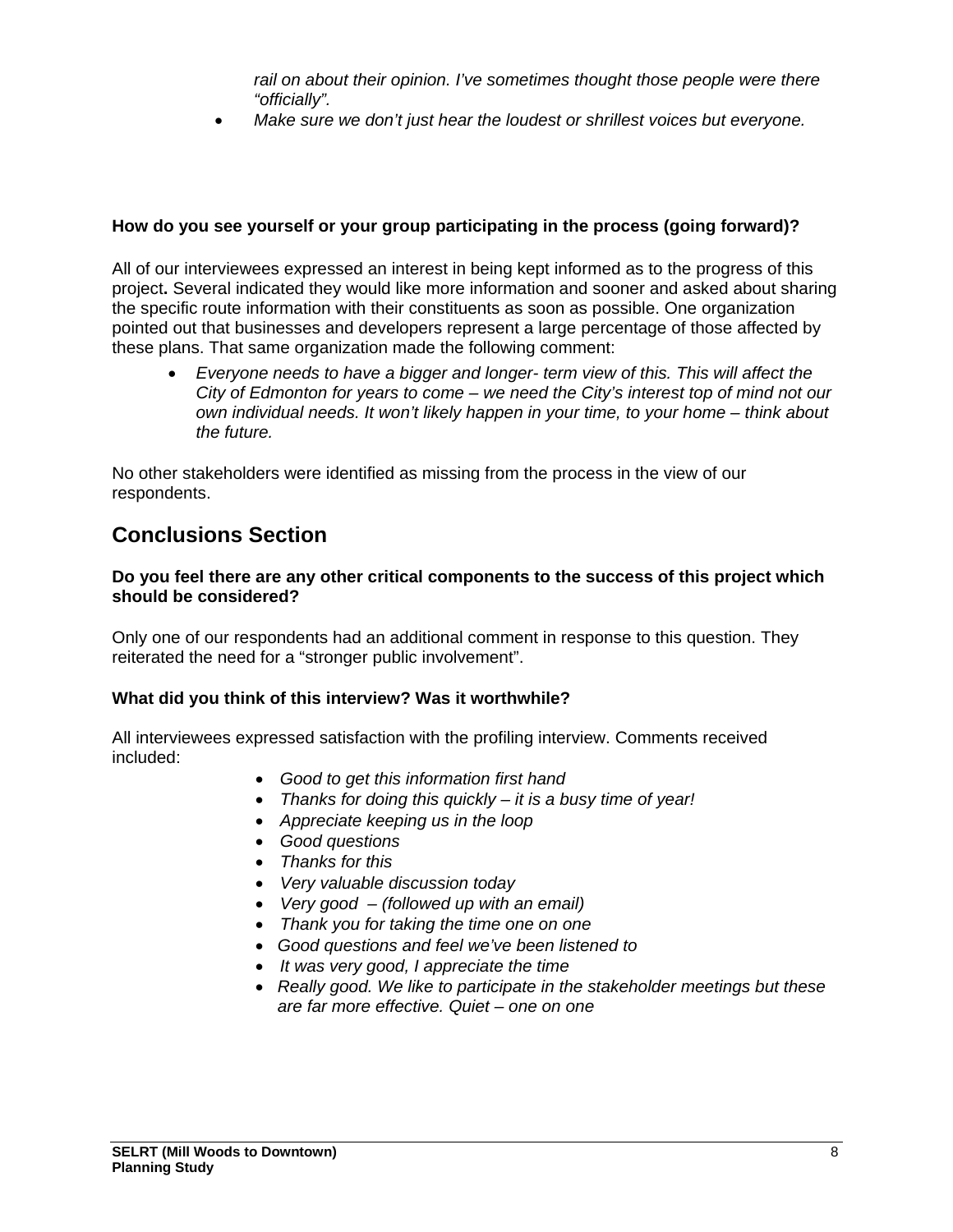### **Did we ask the right questions? Did you anticipate any questions that were not asked?**

Eleven of the fourteen interviewees believed we asked the right questions and no others to add.

One interviewee felt there were *"not enough questions about the people and neighborhoods specifically and not early enough in the process"* 

# **3. Report Summary and Recommendations**

# **Recommendations Resulting from the Interviews**

- River Valley intrusion must be clearly explained and mitigation commitments clearly stated
- Public sessions should present one route and why that route was chosen, as well as an explanation of the process and routes eliminated
- There is a need to address the perception that a separate route is not required but rather a connection to the existing South LRT at 23<sup>rd</sup> Avenue or at the existing University station.
- Present the entire LRT system plan in order to put the SE line into context.
- Given the comments from some of the stakeholders who wish to consult the groups that they represent, the time line for the public involvement process and the project should be extended through the summer and concluded in September or October.
- Consistent with the public involvement plan for the West LRT project, we recommend a series of two identical workshops between the profiling interview stage and the public open house events to broaden public engagement and to provide an opporntunity for more people to become knowledgeable and understanding of the route selection process and the preferred route analysis. These workshops will support and inform the technical evaluation process.
- We recommend that the Mayor and councillors in Wards 4 and 6 (Henderson, Batty, Thiele and Sohi) be re-engaged prior to the holding of the workshops and prior to the public open houses, as per the comments of some of the interviewees that felt that Council involvement is important.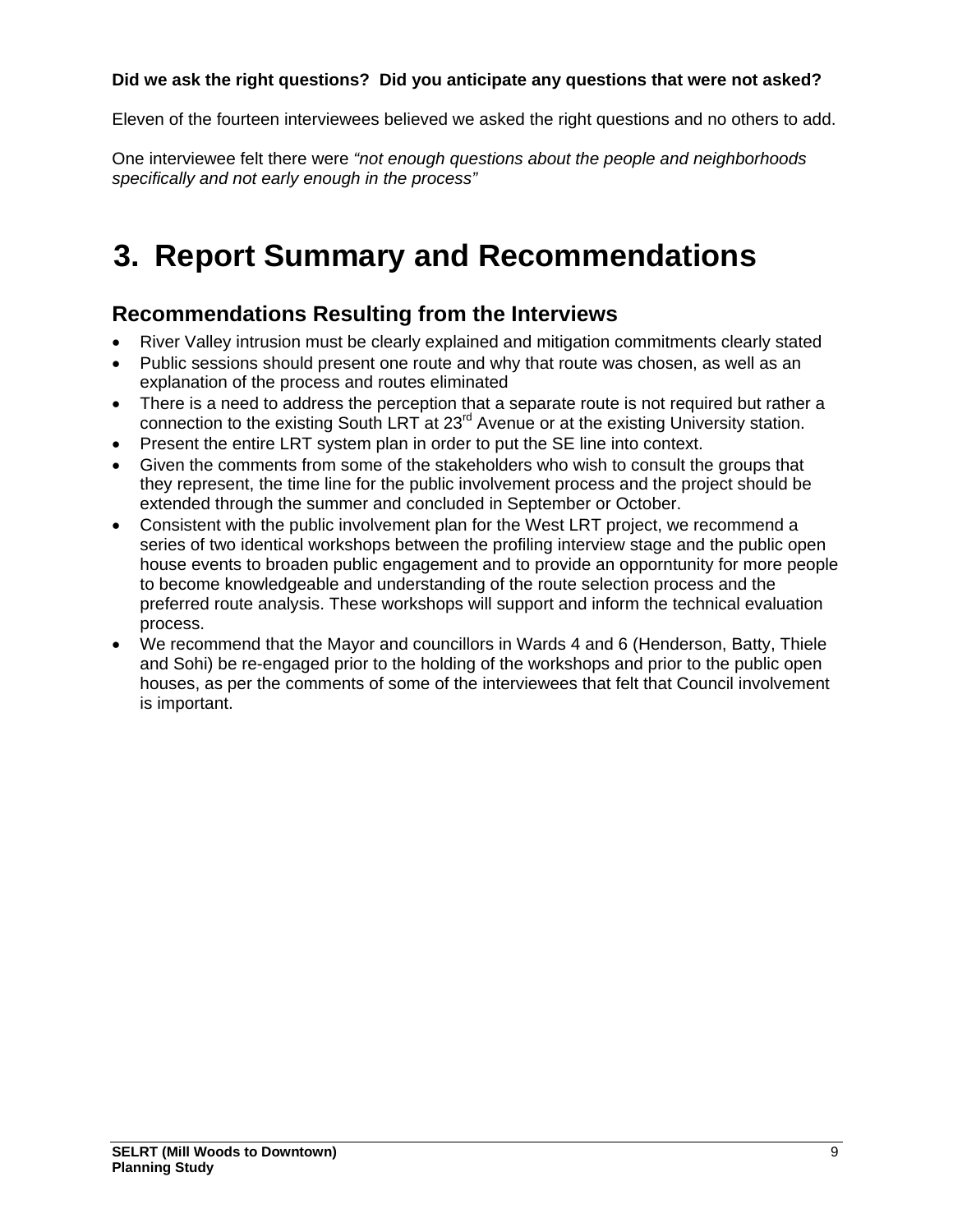# **Appendix A: Key Stakeholder Profiling Interview**

# **Southeast LRT Preferred Alignment**

**Public Information and Community Consultation Process** 

**Internal Stakeholder Profiling Interview** 

**Name: Representing: Date & Time of Scheduled Interview: Type of Interview: Duration:** 

# **External Stakeholder Profiling**

### **Background Explanation**

- 1. The City of Edmonton has initiated a detailed concept planning study for a southeast LRT extension from Downtown to Mill Woods.
- 2. The Southeast LRT study builds on recommendations from a high speed Transit (Downtown to Millwoods) planning study, which was finalized a short time ago with a series of recommendations to enhance existing bus service to Mill Woods.
- 3. The Southeast LRT (Downtown to Mill Woods) concept planning study is to be completed by mid-2009, with the key deliverable of a concept plan report and an amendment to the City of Edmonton Transportation System Bylaw. Upon City Council approval of the concept plan and bylaw amendment, Phase 2, Preliminary Design, will commence.
- 4. There is currently no funding for the Southeast LRT Extension. This study is being completed so an informed decision can be made if and when funding becomes available.
- 5. The purpose of the Southeast LRT Project is to establish an LRT connection between the downtown and Mill Woods.
- 6. The guiding principles supporting this purpose include:
	- Maximize cost effectiveness
	- Maximizing use of existing transportation corridors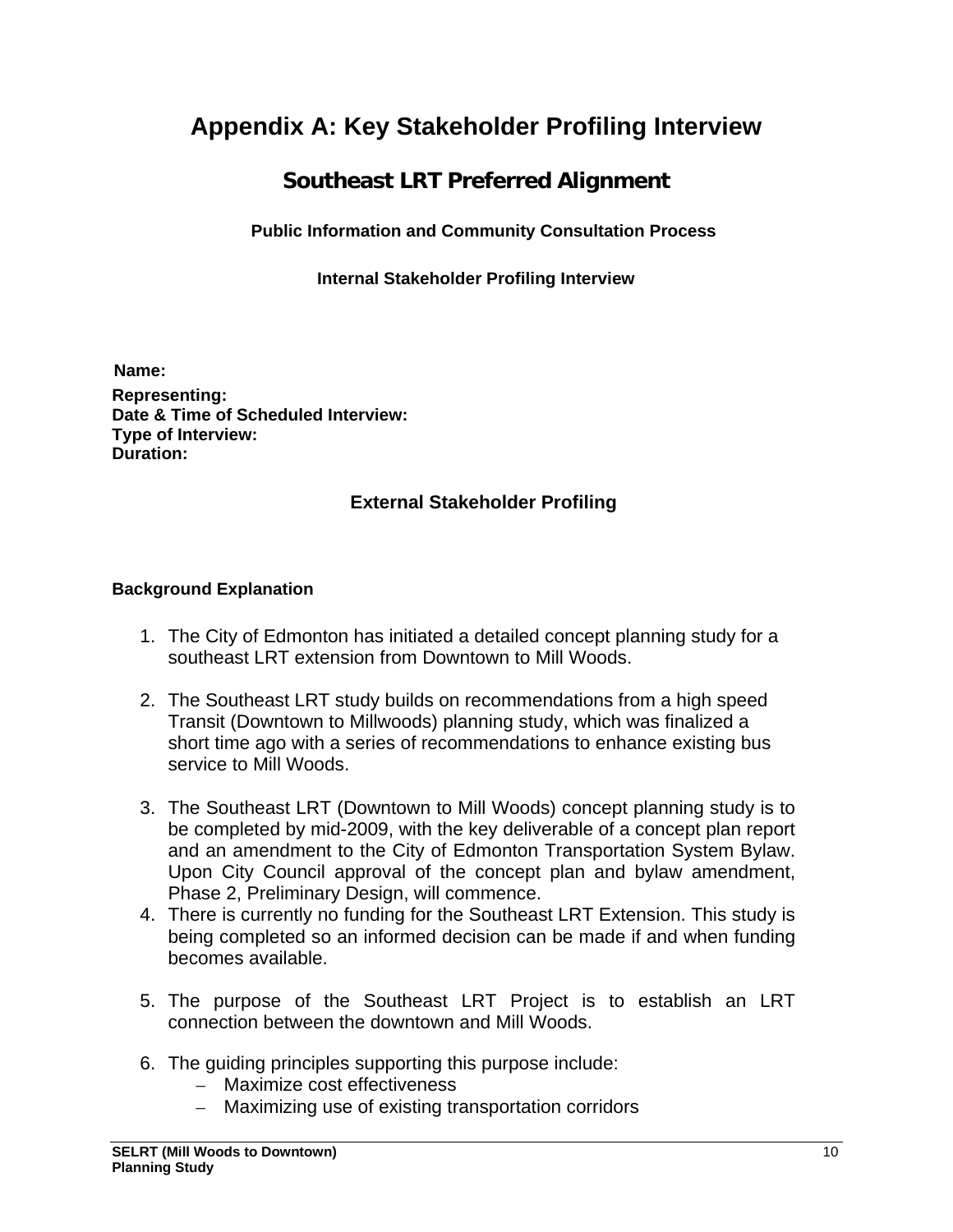- Connecting existing and future activity centers
- Consistent with the Transportation Master Plan (TMP), Municipal Development Plan (MDP), and the City's strategic direction
- Provide opportunities for future system expansion
- Increase transit system effectiveness
- Shape land use to promote a more compact urban form
- Respect neighborhoods
- Respect parklands, river valley and ravine system
- Promote economic development/redevelopment
- 7. Public Involvement will be conducted in accordance with the City of Edmonton Public Involvement policy. This can be viewed on the City's web site at www.edmonton.ca/publicinvolvement.
- 8. The key aspects of the public involvement process for this project are:
	- To identify and engage representatives of the key stakeholder groups in the area that will be impacted by LRT in the study area.
	- To identify key issues stakeholders wish to see addressed in the study.
	- To educate and inform the public generally about LRT
	- To communicate the results of the project.
- 9. This interview is referred to as a profiling interview to get a sense from you, as a key stakeholder, of your understanding of the project at this point, what you see as the issues and your thoughts on the planned public involvement process
- 10. Stakeholders have been selected because of their unique interest and their ability to express their opinions, and to represent the broader interests of their constituents and the community. We ask that you keep these perspectives in mind as you answer the questions we have prepared.

### **1. Awareness**

- Did you participate in the information session October  $22^{nd}$ ?
- If so, any comments or thoughts about the session?
- What is your general knowledge of this project and public transit planning for Southeast Edmonton?

### **2. General Route Considerations**

What are your general thoughts and impressions about the need for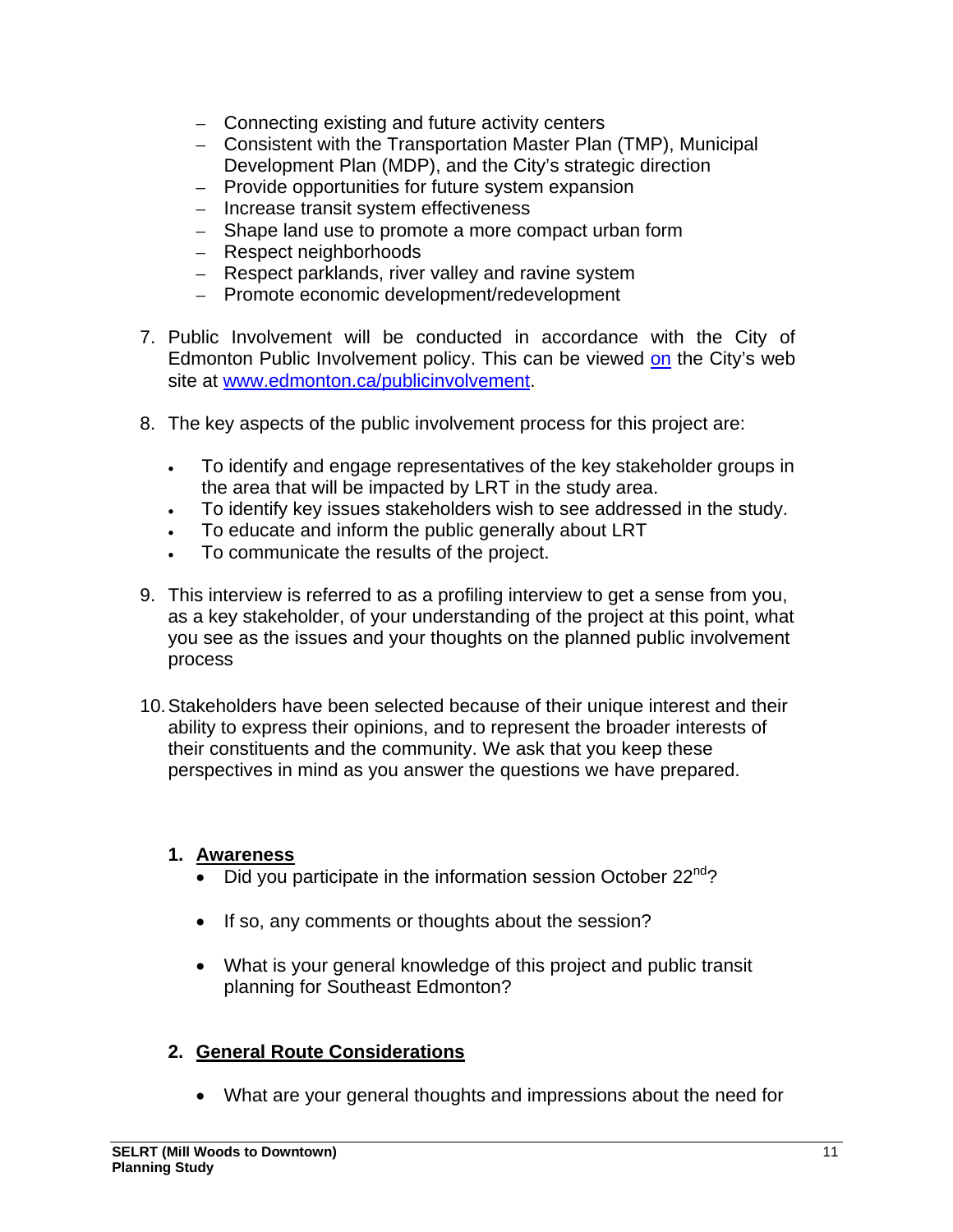LRT Expansion into the Southeast?

- What do you see as the top three priorities for the SE LRT route alignment?
- Are there proposed expansion/growth opportunities in downtown or southeast Edmonton that you feel may impact the route alignment decision?

### **3. Issues and Concerns**

- What do you think are the primary concerns or issues that should be considered in the route alignment and design of the LRT expansion from downtown to Millwoods?
- Are there issues that you anticipate from your organization or the public that should be considered in determining the best route?

# 4. **Local Transportation Issues and Perceptions**

- What would you forecast the traffic conditions (volumes, degree of congestion) to be in this area five years from now?
- What factors will cause these changes?
- What do you see as the major traffic generators / origins / destinations within the described corridor?

# **5. Specific Route and Criteria**

- The quiding principles that were used in determining the 5possible corridors are:
	- Maximize cost effectiveness
	- Maximizing use of existing transportation corridors
	- Connecting existing and future activity centers
	- Consistent with the Transportation Master Plan (TMP), Municipal Development Plan (MDP), and the City's strategic direction
	- Provide opportunities for future system expansion
	- Increase transit system effectiveness
	- Shape land use to promote a more compact urban form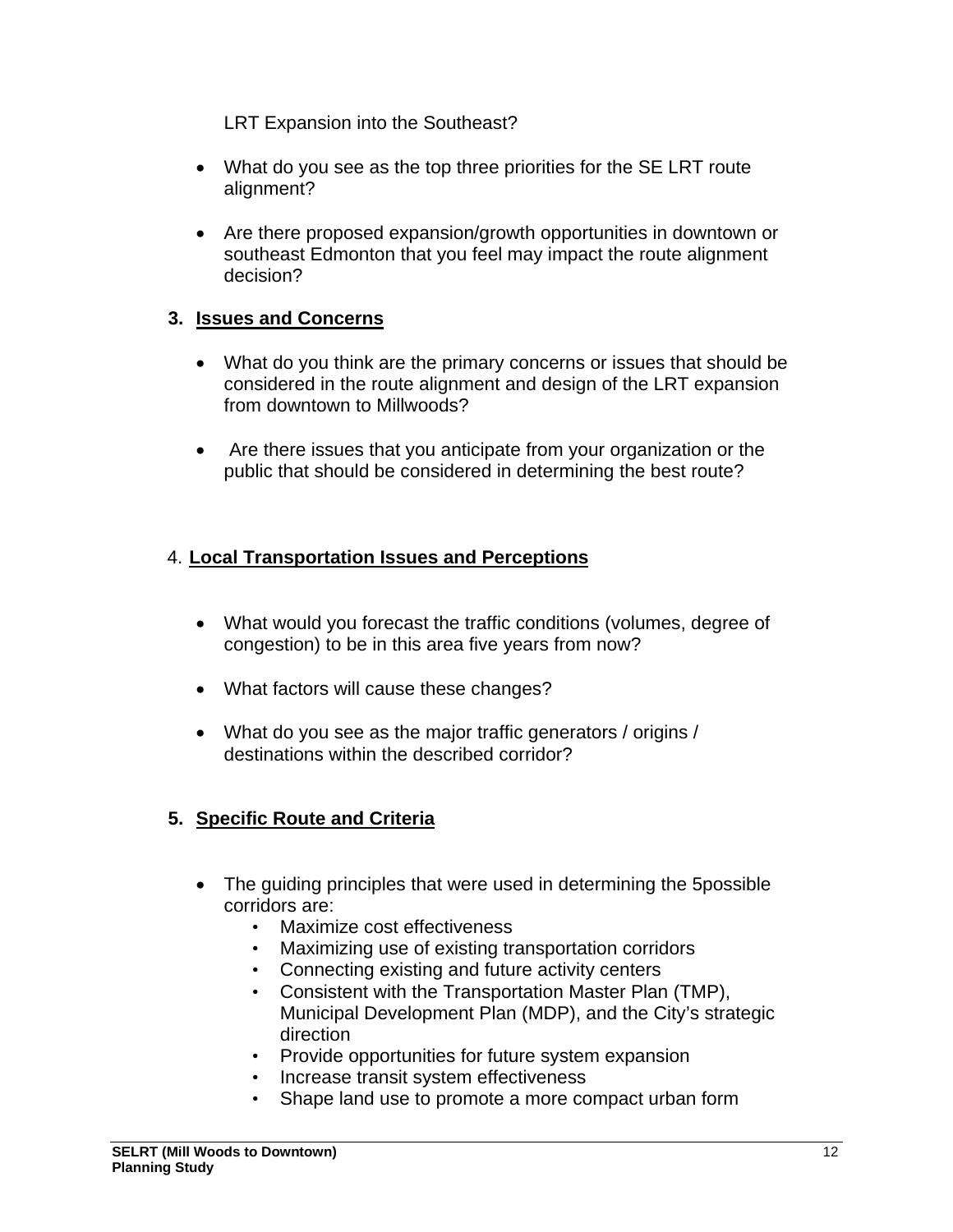- Respect neighborhoods
- Respect parklands, river valley and ravine system
- Promote economic development/redevelopment
- . Do you have any comments on these principles?
- The criteria used for selecting the most responsive routes are:
	- Feasibility/Constructability
	- Land Use/Promoting Compact Urban Form
	- Movement of People and Goods
	- Natural Environment
	- Parks, River Valley and Ravine System
	- Social Environment
- Do you have any comments on these principles?
- In your opinion what critical components must be incorporated into the route alignment selection process?
- Are there any other impacts or factors that should be considered?
- In reviewing the alternatives, which would you feel is the best choice
- What is it about this route that you feel makes it the best alternative?

# **6. The Public Involvement Plan**

### **(Please refer to the draft public involvement plan document)**

- What do you think of the proposed public involvement process for this phase?
- Any suggestions?
- How do you see yourself or your group participating in the process (going forward)? (i.e. – information, meetings, etc.)
- Are there other stakeholders or groups that should be involved? How should they be involved?
- Other Comments?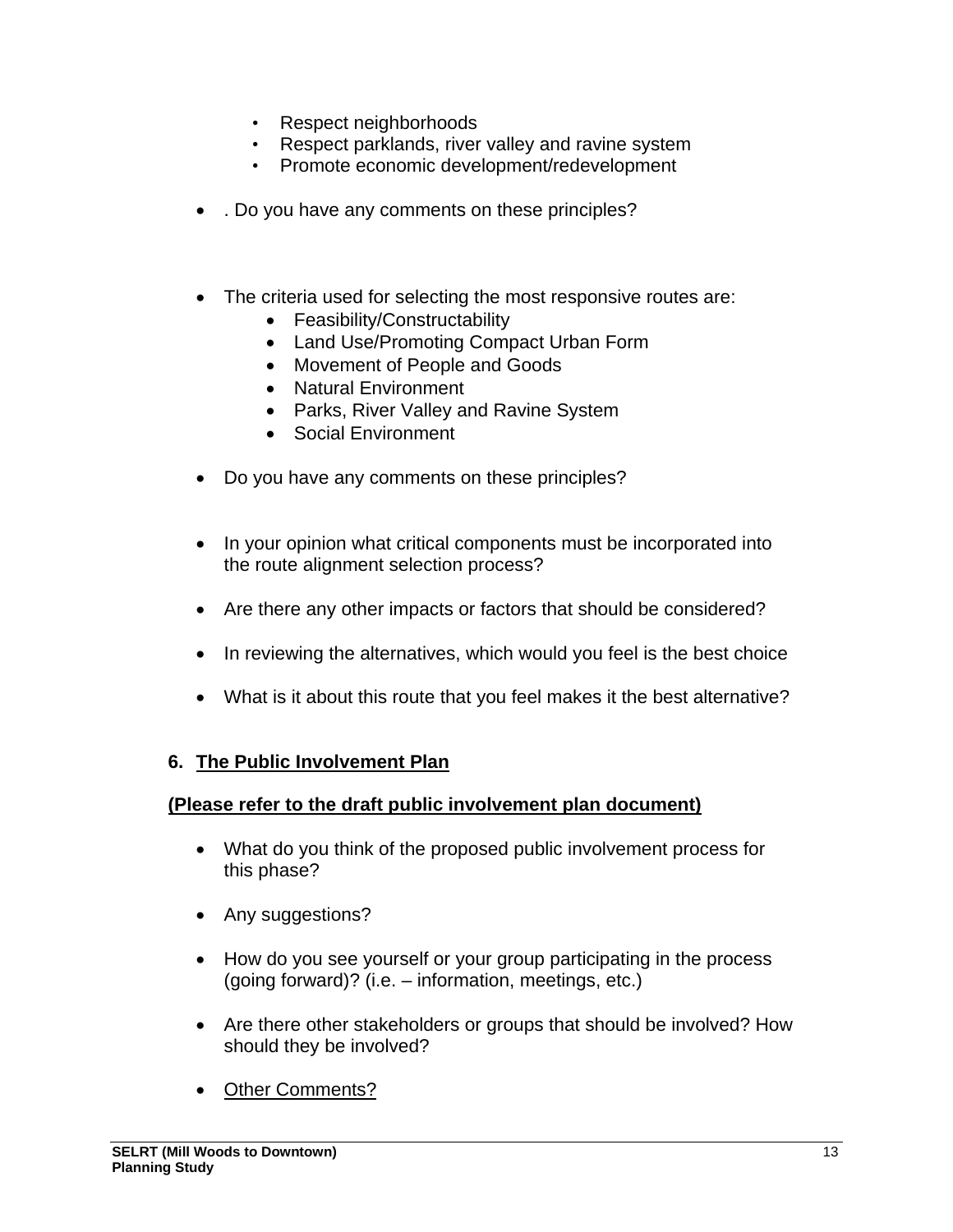# **7. Conclusion**

- Do you feel that there are any other critical components to the success of this project that should be considered?
- What did you think of this interview?
- Worthwhile?
- Did we ask the right questions?
- Did you anticipate any questions that were not asked?
- Any other questions or comments?

# *Thank you for your time today and for your interest and participation in this project*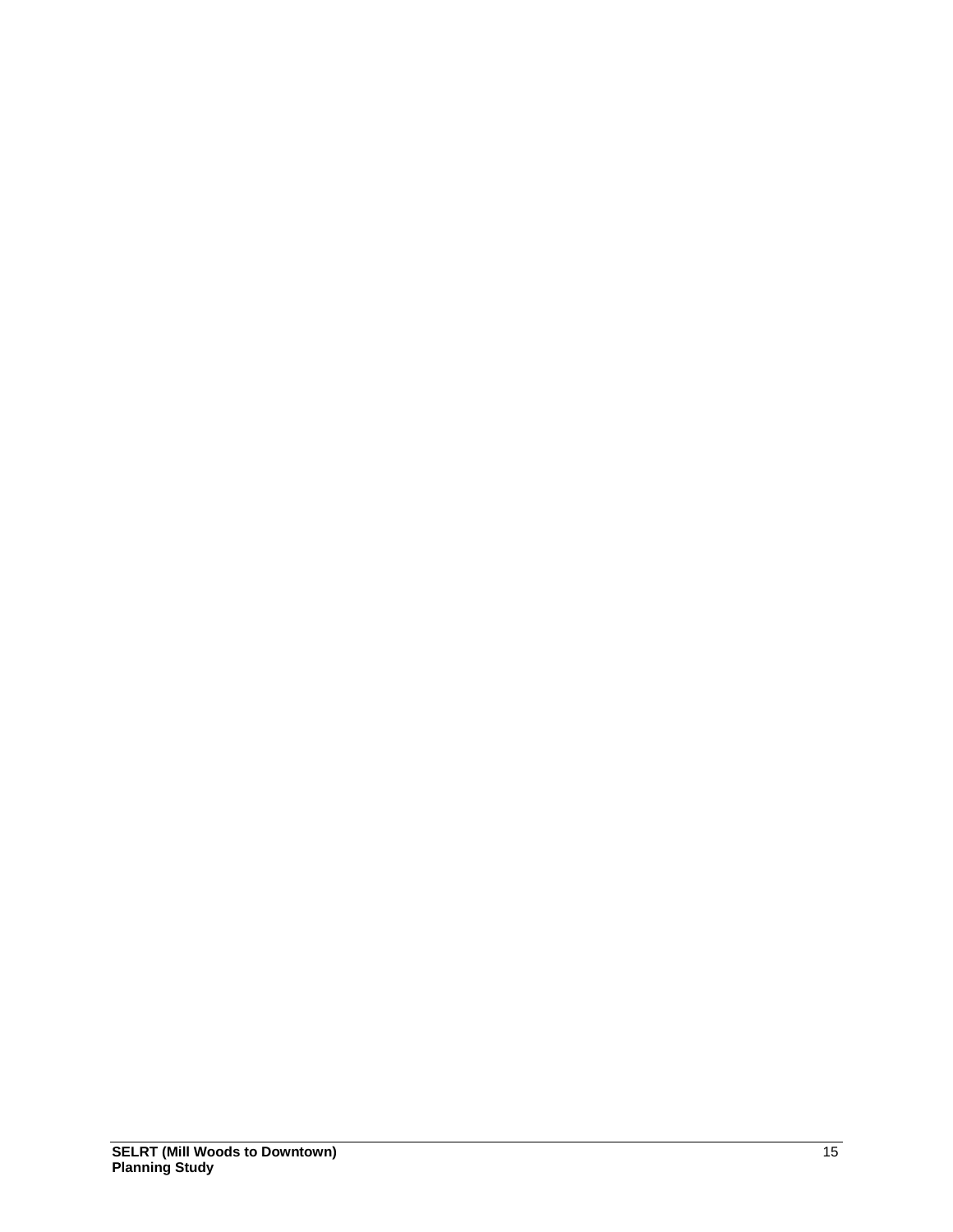# **Appendix B: Contact Record for Profiling Interviews/Stakeholder Contact**

Southeast LRT Planning Study Key Stakeholder Contact Record

**for October 22 Introductory Meeting and for Profiling Interviews** 

| Organization                                        | <b>Name</b>                                                                 | <b>Contact Information</b> | <b>Comments/Status</b>             |
|-----------------------------------------------------|-----------------------------------------------------------------------------|----------------------------|------------------------------------|
| MacEwan College                                     | <b>Stuart MacLean</b>                                                       | redacted                   | Private info redacted<br>$\bullet$ |
| <b>Grey Nuns Hospital</b>                           | <b>Bruce</b><br><b>Andrusiak</b>                                            | redacted                   | Completed<br>$\bullet$             |
| <b>Central Area Council</b>                         | <b>Sandy Guilbert</b>                                                       | redacted                   | Completed<br>$\bullet$             |
| Mill Woods Town Center<br><b>Shopping Center</b>    | <b>Kimberley</b><br>Wingerak,<br><b>Acting General</b><br><b>Manager</b>    | redacted                   | Private info redacted<br>$\bullet$ |
| Southeast Transportation<br><b>Planning Council</b> | <b>Phillip Walker</b>                                                       | redacted                   | Completed<br>$\bullet$             |
| Bonnie Doon Shopping Center                         | <b>Charles</b><br>Swanwick,<br><b>Center</b><br>Manager,<br><b>Morguard</b> | redacted                   | Completed<br>$\bullet$             |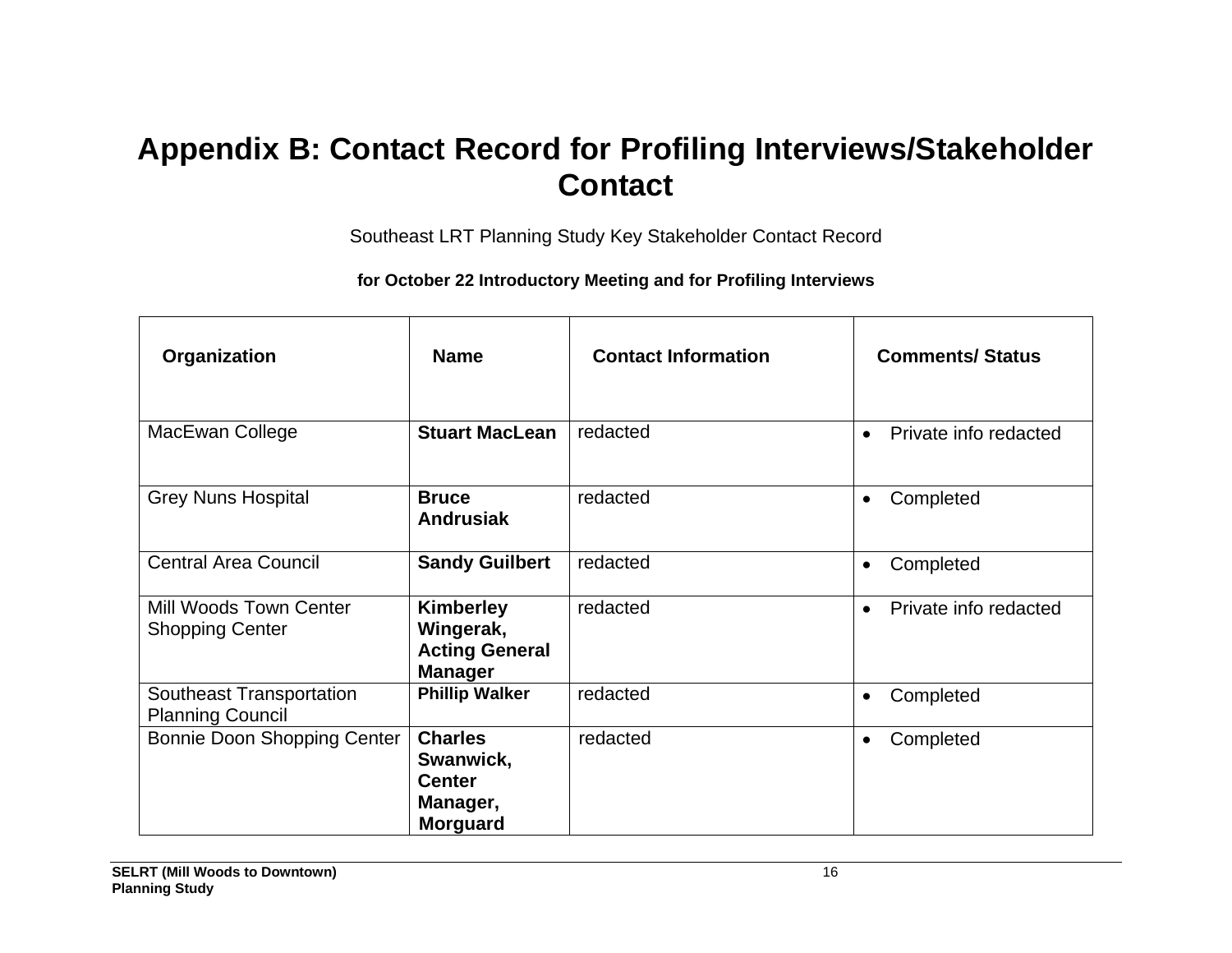| Organization                                                     | <b>Name</b>                                         | <b>Contact Information</b> | <b>Comments/Status</b> |  |  |
|------------------------------------------------------------------|-----------------------------------------------------|----------------------------|------------------------|--|--|
|                                                                  | <b>Investments</b>                                  |                            |                        |  |  |
| Southeast Edmonton<br><b>Community League Council</b><br>(SECLA) | <b>Brian Kapitza</b>                                | redacted                   | Completed<br>$\bullet$ |  |  |
| <b>Southeast Business</b><br><b>Association (SEBA)</b>           | <b>Lesley Lambert</b><br>and Arnold                 | redacted                   | Completed<br>$\bullet$ |  |  |
| CP now to be contacted by City and Project Team NOT Gray Scott   |                                                     |                            |                        |  |  |
| <b>Millwoods Presidents Council</b>                              | <b>Greg Campbell</b><br>and Harman<br><b>Grewal</b> | redacted                   | Completed<br>$\bullet$ |  |  |
| Alberta Home Builders<br>Association                             | Guy St.<br>Germain                                  | redacted                   | Completed<br>$\bullet$ |  |  |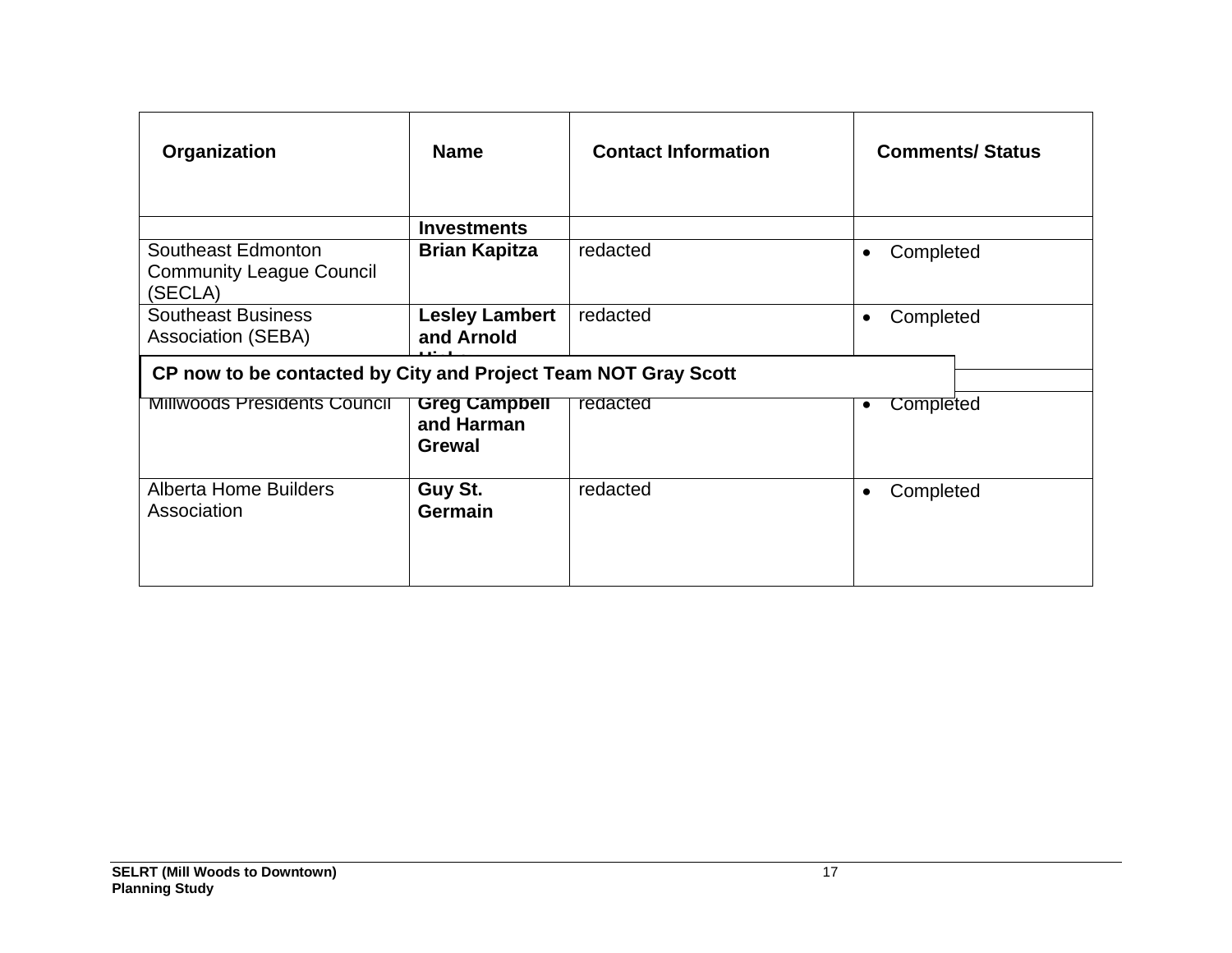| Urban Development Institute                   | David P. Kent                                                                                                                                   | redacted | Completed<br>$\bullet$ |
|-----------------------------------------------|-------------------------------------------------------------------------------------------------------------------------------------------------|----------|------------------------|
| <b>Old Strathcona Business</b><br>Association | <b>Shirley Lowe</b>                                                                                                                             | redacted | Completed<br>$\bullet$ |
| <b>Edmonton Catholic Schools</b>              | Ron Chomyc,<br><b>Asst</b><br><b>Superintendent</b><br>- Facilities<br><b>NEW CONTACT</b><br>Rob Tarulli -<br><b>Land Use</b><br><b>Planner</b> | redacted | Completed<br>$\bullet$ |
| <b>Edmonton Public Schools</b>                | <b>Roland Labbe</b>                                                                                                                             | redacted | Completed<br>$\bullet$ |
| <b>Downtown Business</b><br>Association       | <b>Jim Taylor</b>                                                                                                                               | redacted | Completed<br>$\bullet$ |
| Jasper East                                   | <b>Duncan Fraser</b>                                                                                                                            | redacted | Completed<br>$\bullet$ |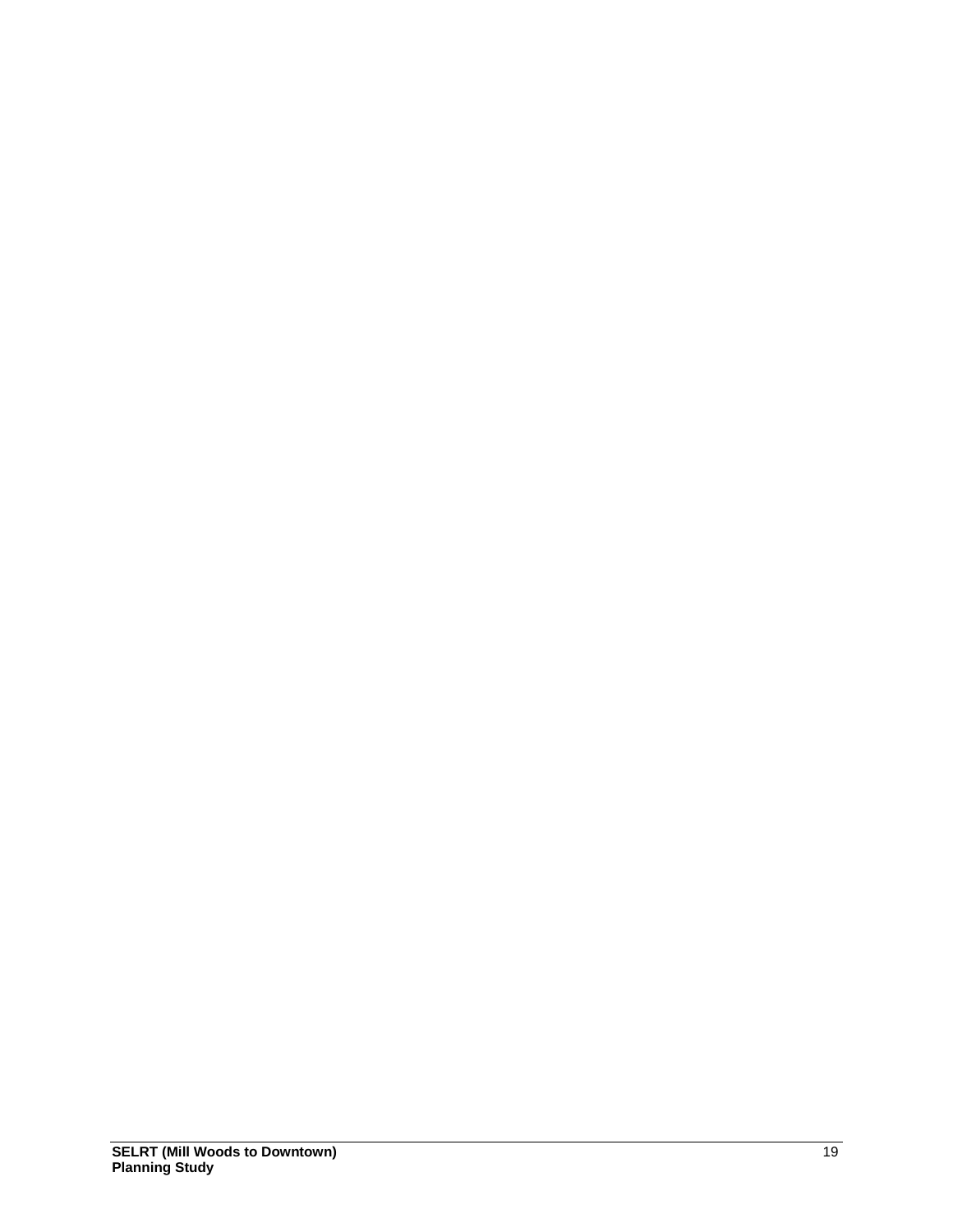# **Appendix C: Compilation of Profiling Interviews with Stakeholders**

This compilation provides a summary of all responses to questions as asked by the interviewer who took notes during the interviews. Numbers in brackets (x) following some comments indicate the number of people that gave the same response. Some comments have been edited or omitted to maintain confidentiality.

# **Key Stakeholder Profiling**

### **a. Awareness**

- i. Did you participate in the information session on October 22, 2008?
	- *No (9)*
	- *Yes (5)*
- ii. Is so, any comments or thoughts about the session?
	- *a. n/a (9)*
	- *b. It was good good information*
	- *c. Before that we just had rumors*
	- *d. Good base information*
	- *e. Good information*
	- *f. Was good not much information but clarity on the switch from BRT to LRT*
- iii. What is your general knowledge of this project and public transit planning for Southeast Edmonton?
	- *Really had no awareness at all.*
	- *Involved with the BRT and HST*
	- *None!*
	- *General awareness didn't feel it affected us*
	- *General awareness we work very closely with Transit in all their planning*
	- *We were involved with the BRT and HST but thought this was now a dead issue. Surprised to get the email.*
	- *Involved as a stakeholder through out the process*
	- *General awareness we've heard rumblings and rumors. No conversation as yet at Council.*
	- *General knowledge keep aware of all the City projects which might affect us. Discussed in relationship to the Strathcona Junction project*
	- *General information, we've discussed it as a group. I can provide a feel for what the sentiment is in the community*
	- *Following along in the news*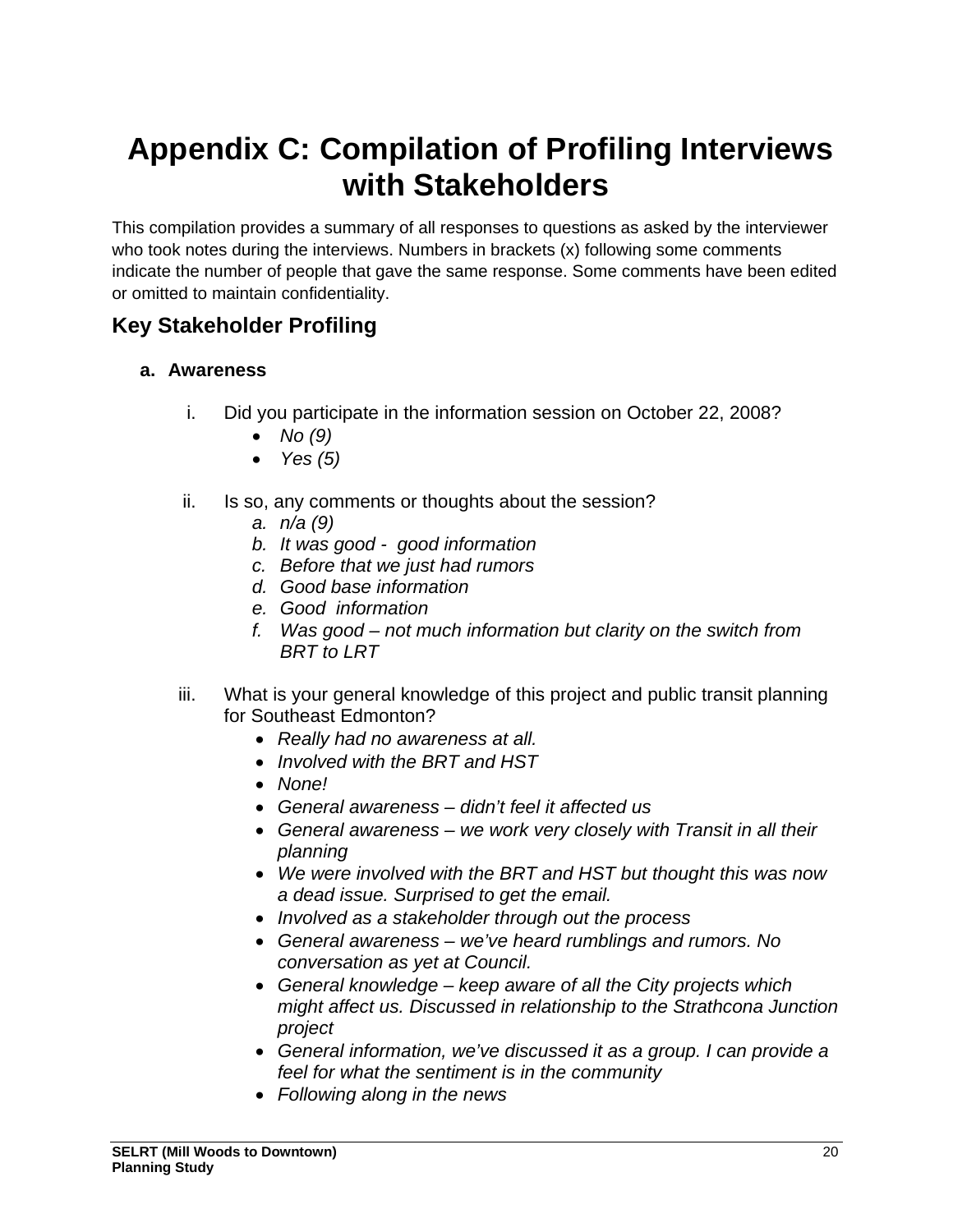- *Surprised a separate route considered, assumed they'd come across from the South LRT Line*
- *General knowledge not considered route options as yet*
- *General awareness of the transit need but thought it was dead when BRT project ended.*

### **b. General Route Considerations**

- i. What are your general thoughts and impressions about the need for LRT expansion into the southeast?
	- *Parking is already a problem for us at the hospital LRT or any other alternative would help*
	- *We subsidize employees now for transit passes. Good take up rate now, LRT would make it even better*
	- *Lots of growth change in demographic age*
	- *We pull from Southside, East and Sherwood Park*
	- *Hope you are looking at putting this overhead above ground above roads*
	- *Assume it is needed cannot speak to the needs of the communities in the South East or Millwoods specifically*
	- *It is important to understand who is coming downtown and why. There are stats available*
	- *I would think that the SE is a catchment area for those using transit*
	- *Should consider the Denver model where within the downtown core, a small free bus moves people around – block to block*
	- *Student mobility is a key*
	- *Using Millwoods Towne Centre a hub seems logical*
	- *Maximum ride time shouldn't exceed 20 minutes*
	- *High School students would be potential riders not Junior High or Elementary students*
	- *We don't have much experience will watch the McKernan Station traffic when it opens and see how it affects the Junior High across the street*
	- *From our perspective we are looking to connect Quarters residents and employees to the overall LRT route not specifically the South East*
	- *Traffic on 50th and 75th streets is much higher now. LRT seems needed*
	- *Some people take the same route every day and we need to provide better options particularly into the downtown core.*
	- *Going into downtown will only deal with a fraction of the overall picture and doesn't address the outskirts*
	- *Downtown doesn't have to be the hub*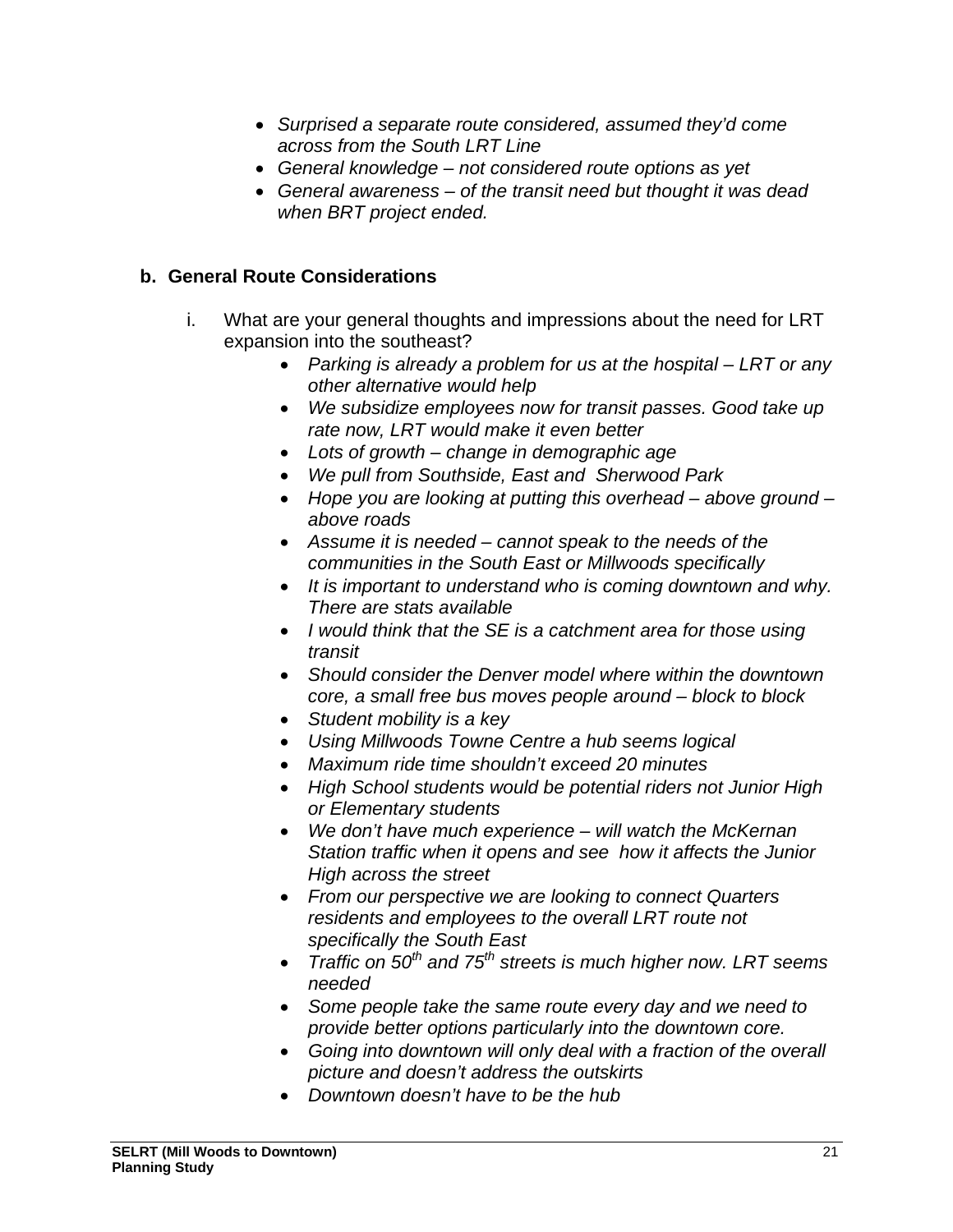- *Need fast connectivity*
- *Transit is a huge part of our long term planning*
- *Our goal is to increase pedestrian and bike traffic and fewer vehicles*
- *Needed now soon. Faster the better and above ground*
- *Long overdue*
- *Essential to Millwoods and was part of the original planning*
- *Hope they increase parking fees downtown to convince people to use LRT*
- *Certainly there is sufficient ridership*
- *Not sure what areas are most important*
- *Employees come from everywhere but mostly North East, Leduc and Beaumont*
- *Bonnie Doon Shopping Centre, Grey Nuns Hospital and Old Strathcona are important areas to keep in mind*
- *Opportunity to dovetail with the City's plans for densification*
- *Some routes might be easier and cheaper but that won't address densification*
- *Need to establish a corridor of dense population to reach ridership in order to make the line cost effective*
- *Single family neighborhoods are not viable they become an encumbrance to tax payers*
- *Should be aware of the LEED Neighborhood identification requirements*
- *Would be good to marry industrial areas and other employment areas with sources of employees*
- ii. What do you see as the top three priorities for the SE LRT route alignment?
	- *Must have ease of access wheelchairs*
	- *Scheduled based on our shifts*
	- *Millwoods Towne Centre is a perfect hub*
	- *Cost*
	- *Timing*
	- *Environment*
	- *Don't go through school property existing or potential*
	- *Like the Millwood's Towne Centre terminator as it is close to our High School, recreation centre etc.*
	- *Don't really see any route affecting schools maybe High School students but not Elementary or Junior High*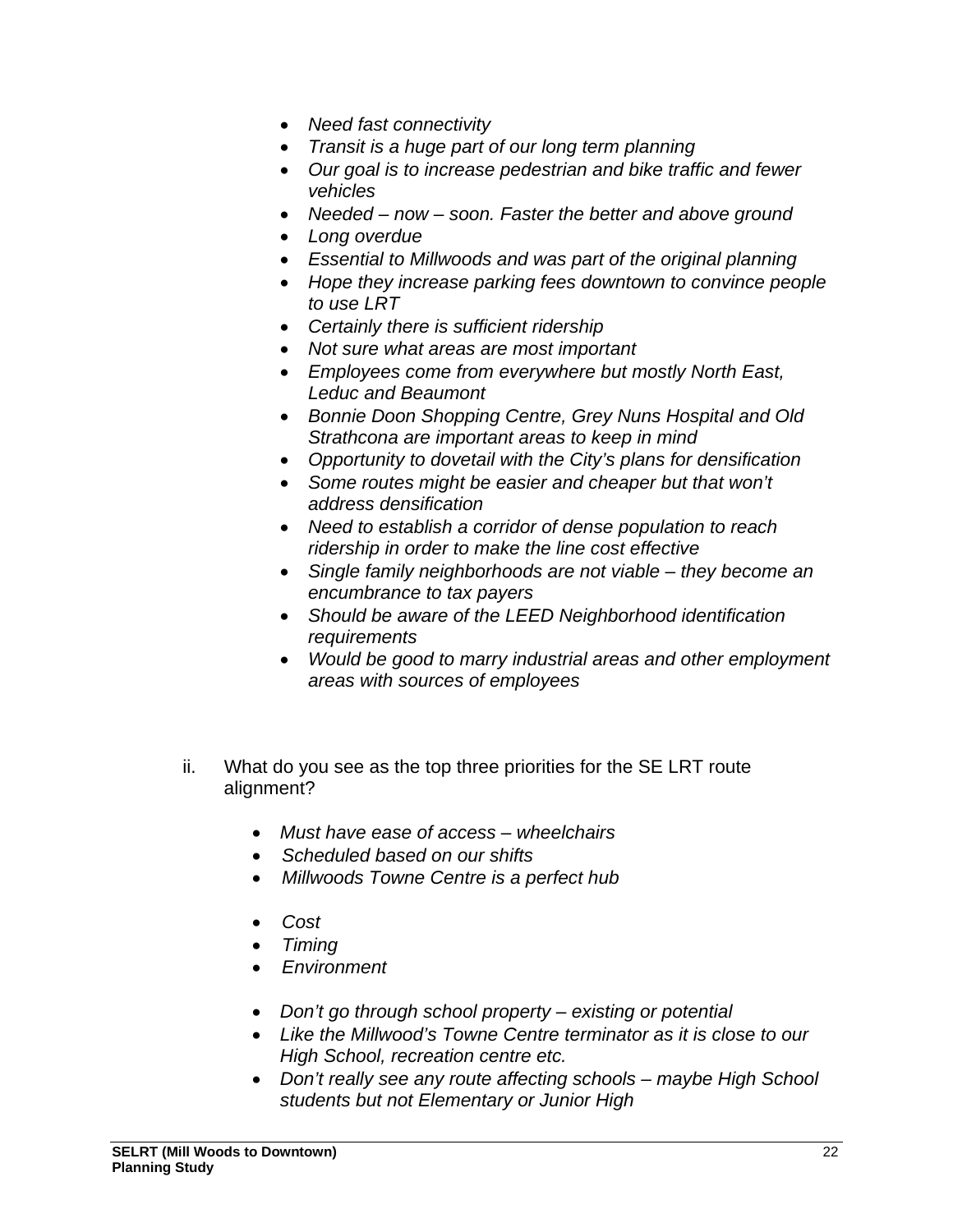- *Cannot speak specifically to South East.*
- *LRT in general, respect the neighborhoods as they are an essential partner. Consider the "people" in those neighborhoods*
- *Cost should not be a big consideration*
- *#1 is careful use of the existing transportation corridor*
- *Respect for the neighborhood don't get into the situation they had with Belgravia and McKernan.*
- *What is missing is the concept of winter cities. We ARE a winter city. Make it okay for me to use LRT in the dead of winter. Make it easy/comfortable to get on and off at both ends in the dead of winter*
- *Feasibility is a given*
- *Access to stations from schools. Not just access but safety for students and cars. Safe crossings across the corridor. Make sure there is a simple traffic route*
- *Security within/at the stations*
- *Scheduling to meet school needs*
- *Comfortable with the guiding principles and the criteria as I was a part of their development*
- *Maximize movement of people and goods*
- *Minimize the amount of traffic on major arteries*
- *Provide access to the University kids in Millwoods go to NAIT, Grant MacEwan AND the University*
- *Maximize use of space and facilities in Millwoods terminating at Millwoods Towne Centre is very important as it is a hub*
- *Make sure it is extendable past Millwoods*
- *Go to places that have people and are developable*
- *Go through and to areas where there is parking and/or a business hub*
- *In and through Old Strathcona will limited negative impact*
- *Service Seniors and Youth*
- *Stations as close as possible to High Schools, MacEwan, Millwoods Towne Centre, Bonnie Doon Shopping Centre and Senior Complexes i.e. put stops in where they are needed not based on distance*
- *Careful choosing how to cross the river*
- *Consider present and future ridership*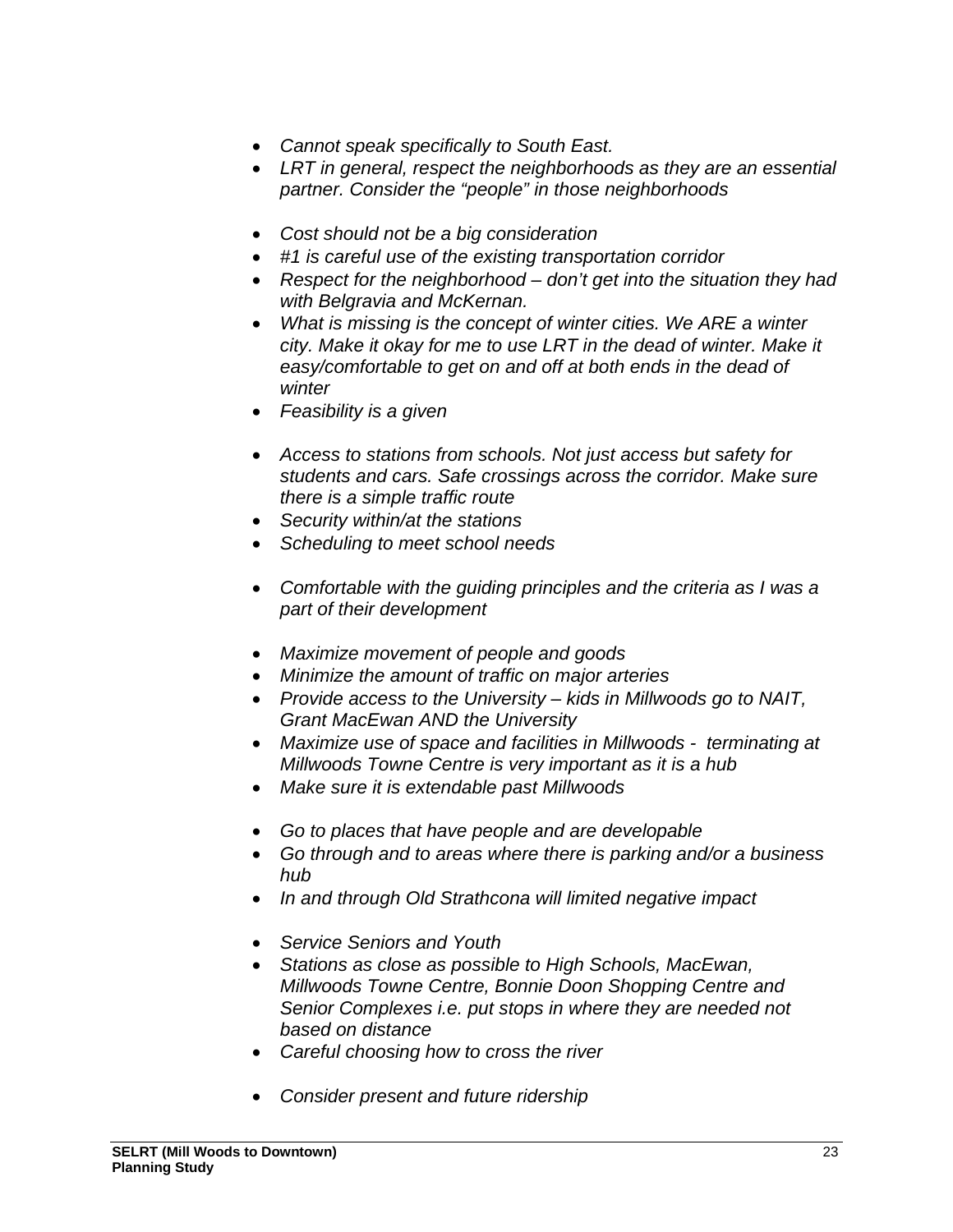- *Look into redevelopment opportunity*
- *Service more than just the 100,000 residents of Millwoods*
- *Put into place a mechanism to not just encourage but insist upon ridership*
- *Future growth*
- *Respect for existing neighborhoods*
- *Cost recovery and operation recovery*
- *Urban densification and development*
- *No more than 2 3 block walk stations and parking critical*
- iii. Are there proposed expansion/growth opportunities in downtown or southeast Edmonton that you feel may impact the route alignment decision?
	- *There are expansion and growth plans for the hospital which will eat up more land and therefore reduce parking. Cost to build a parkade is outrageous*
	- *Big transition happening now with neighborhood shifting from older families in houses to new younger families. Older population moving into condos and Senior residences. Both groups need convenient transportation*
	- *Bonnie Doon Mall has expansion plans, not sure what how or when as yet*
	- *Lots of condo conversion happening in the area*
	- *Some growth in catholic schools maybe Meadows and Ellerslie in the future*
	- *Sherwood Park is a big audience/ridership and is still growing*
	- *Cannot speak specifically to South East*
	- *City is growing like crazy*
	- *The Meadows may have a new Elementary and Junior High in 2010*
	- *Summerside will have the same in 2012*
	- *There is land available around 23 Avenue and 34 Street for a new High School and another space in Summerset. There is no decision as yet nor a potential date*
	- *That land might also house a recreation centre*
	- *Annexation of the areas to the South East are up in the air. We could build a High School there instead of the two locations above. Those annexation plans are in the City's hands not ours*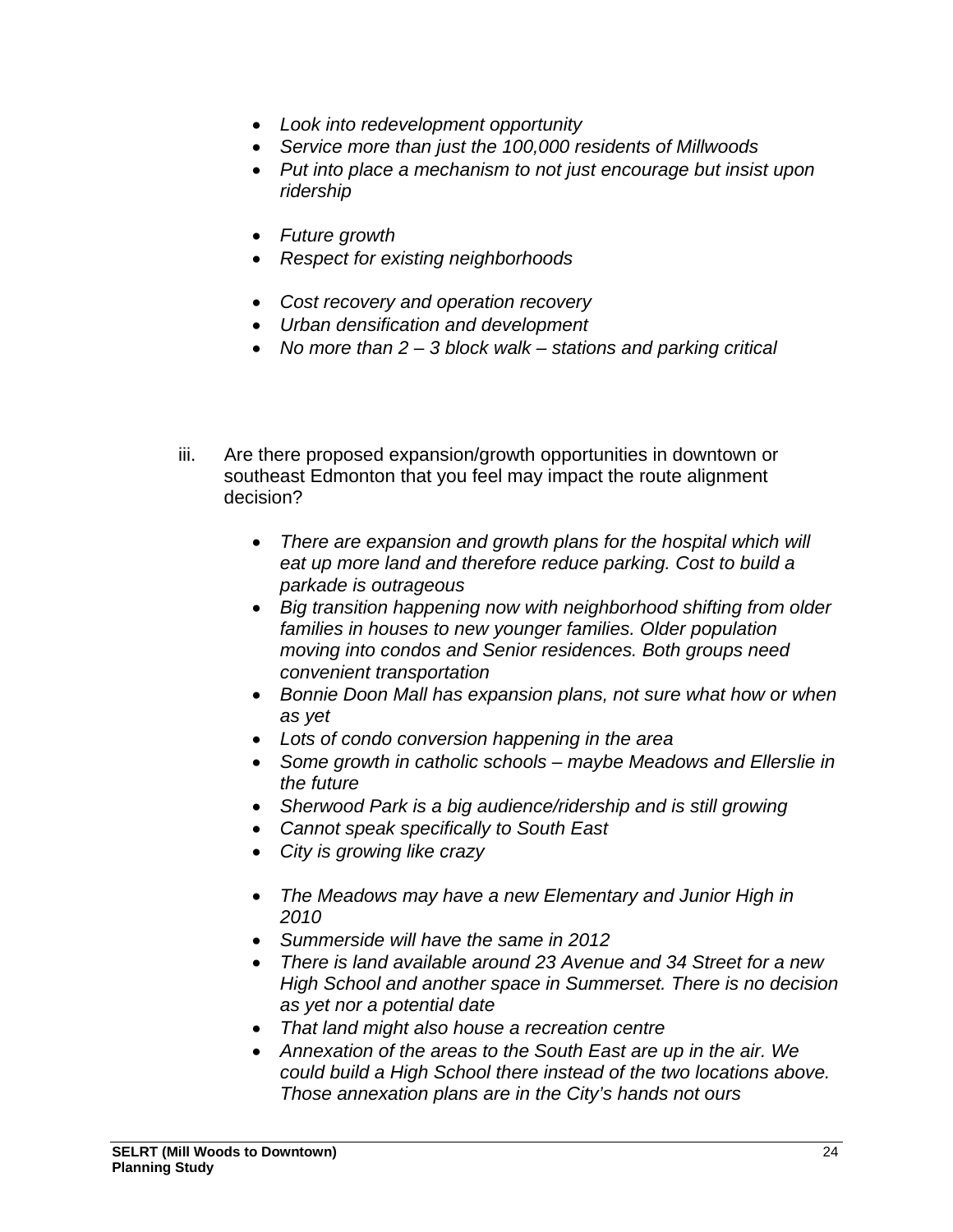- *We expect 18,000 to 20,000 people in the Quarters within the next 20 years. There are 2400 now.*
- *Established the 5 corners area at 95th street and Jasper which would easily accommodate an LRT station*
- *Ellerslie and The Meadows are growing and working cooperatively with Millwoods in planning*
- *Strathcona Junction study underway now (area south of 82 Avenue between 103 and 104 streets*
- *Have some concern about the discussion of high speed train to Calgary*
- *Senior population is high now and getting higher. Disproportionately higher senior population compared to other communities. Apartments and condos being built for seniors and small business growth for services for those seniors*
- *SECLA is in favour of smaller recreation centres scattered through out the community not larger centralized centres*
- *Most people don't work downtown. Need to look at travel to areas east of 103 street, north of Whitemud for work*
- *There will be natural growth over the years*
- *Redevelopment will happen eventually*
- *Professional and retail business is likely to grow. If they are on the LRT line, they could draw from all over the City*
- *Too downtown centric only 42% of employment is downtown*
- *Nearctic is developing in Strathern Heights and in Hollyrood significant growth*
- *Park and ride is not the long term solution need to be living, working and playing on the route*

### **c. Issues and Concerns**

- i. What do you think are the primary concerns or issues that should be considered in the route alignment and design of the LRT expansion from downtown to Millwoods?
	- *Makes most sense for us if the line comes down 23rd Avenue*
	- *Patients come from Tofield, Sherwood Park, Beaumont etc so they have to be considered too*
	- *Scheduling and station location to meet our staff needs*
	- *Same as response to question 2b i and ii (*7 responded with this answer*)*
	- *City of Edmonton doesn't know how to build through communities. They concern themselves with safety on the construction site and not the area around the site – the path the people take.*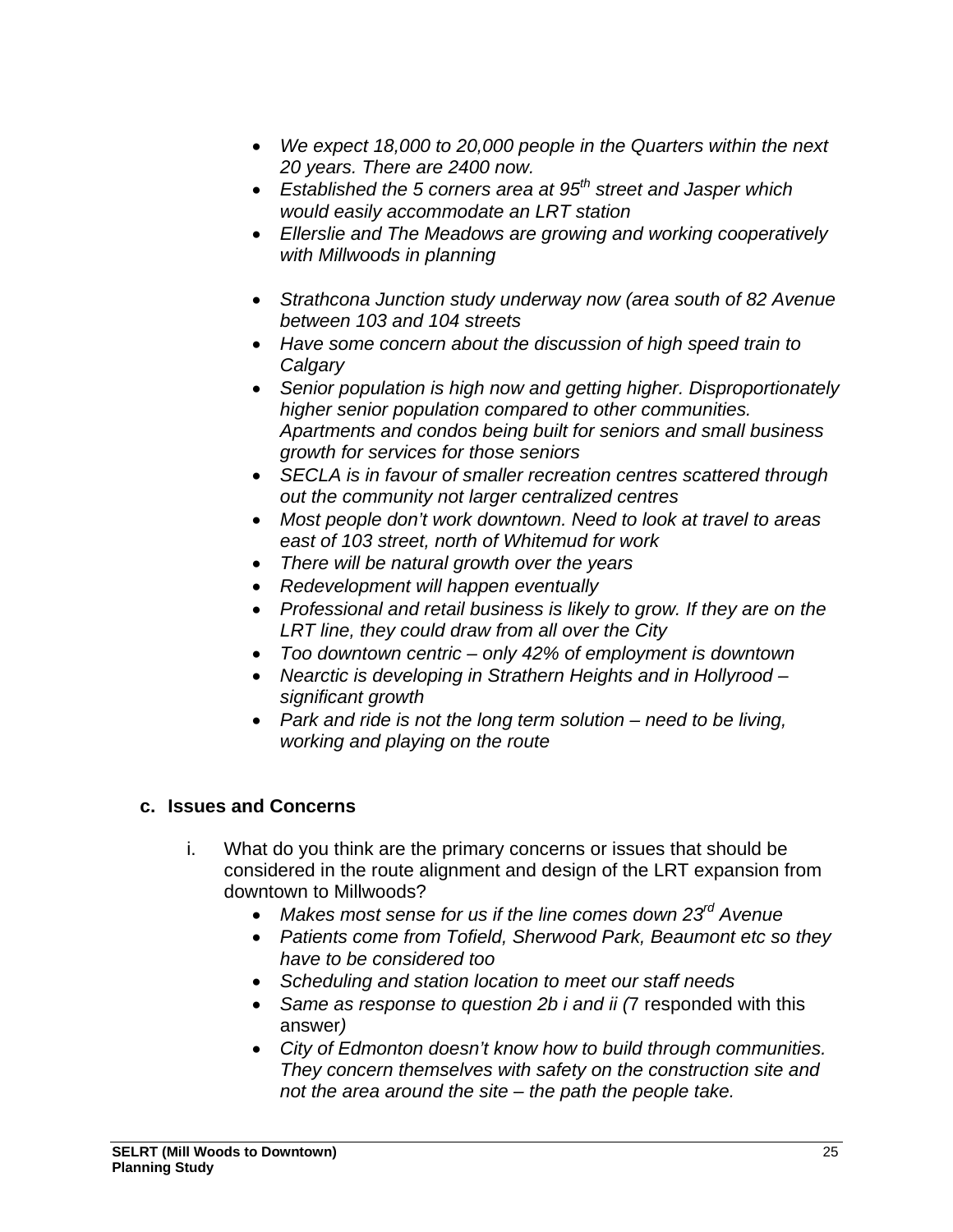- *They don't consider the noise involved*
- *Doesn't matter where it terminates in downtown. Either east or west side, transfers will be needed to get to work places.*
- *If you come into a station on the existing pedway it would be beneficial*
- *Respecting Neighborhoods*
- *As above, stations should be where the people are (seniors and students)*
- *Careful going over the river. Build it "to" the river now fast and cheaper – worry about how to get over the river later. Move us around the south east on LRT*
- *Smaller technology mentioned at Oct 22 meeting would be good*
- *Shape land use*
- *Respect the integrity of the parks and river valleys. Use them well people need to use them for a multitude of uses*
- *Economic development and redevelopment*
- *Consistent with the MDP and TMP*
- *Reasonable cost effectiveness*
- ii. Are there issues that you anticipate from your organization or the public that should be considered in determining the best route?
	- *Same as response to question 2b i and ii and 2ci (*4 responses)
	- *You've captured everything well*
	- *Don't "over use" roads like 75th street*
	- *If the route chose goes through our communities we will want involvement*
	- *Involve the public early*
	- *Grandin is not attached to the pedway*
	- *Land requirements don't "nip away" at school land. If you need to use some, we'd want to know sooner than later.*
	- *Give consideration to how parents might utilize the LRT. Do they drop off the kids at school then get back on and go on to work?*
	- *We would like to plot our schools out on your route maps to better anticipate concerns or issues*
	- *Would like to present this information confidentially to the trustees as soon as possible*
	- *There are 6 7,000 people working within their boundaries who should be considered as potential riders*
	- *There should be some connectivity to the University Station perhaps instead of or more important than downtown*
	- *Don't anticipate problems is streets need to be closed as it would make for quieter neighborhoods*
	- *Need clarity about 75th street is it an inner ring road?*
	- *Public will suffer from NIMBY no matter what route you choose*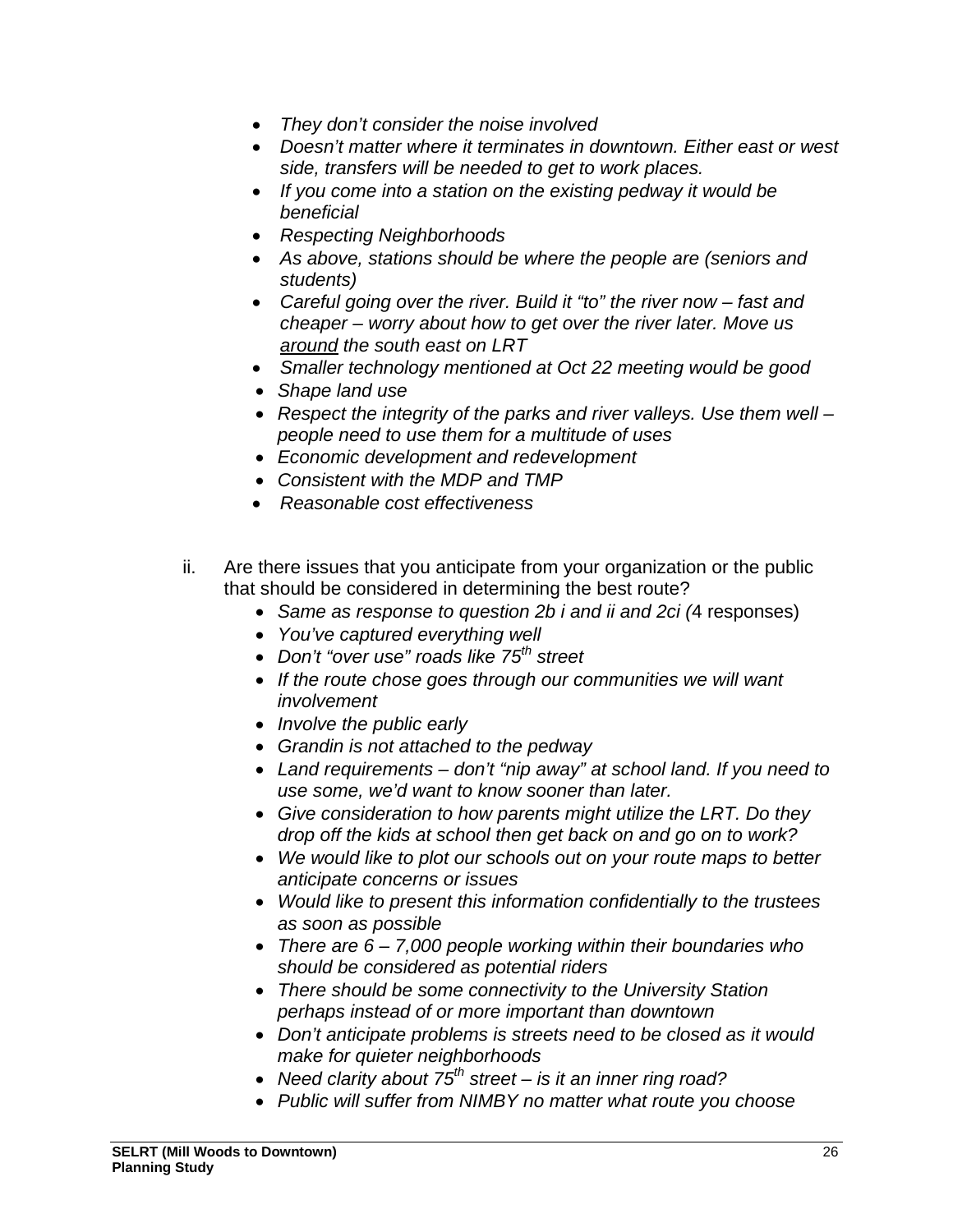- *The proximity to Millwoods Towne Centre is good and to Grant MacEwan*
- *Make sure it is convenient*
- *Should be able to draw the public into some of the recreation areas.*
- *System needs to be a 10 minute walk maximum and/or parking provided*

### **d. Local Transportation Issues and Perceptions**

- i. What would you forecast the traffic conditions (volumes, degree of congestion) to be in this area five years from now?
	- *We expect to be bigger so more traffic*
	- *Significant growth expected in the south east outlying areas*
	- 66<sup>th</sup> street and 50<sup>th</sup> street are already super busy
	- *Schools are emptying not filling. Some growth in the far South East*
	- *Assume higher but can't speak to SE specifically*
	- *We know there will be increased traffic and population*
	- *We expect our school numbers to flatten or decline in schools south of the river and east of 104 street*
	- *School numbers in Millwoods declining*
	- *Meadows and Ellerslie growing*
	- *Bigger!*
	- *Senior population will grow and businesses associated with services to them*
	- *n/a*
	- *See 2c iii (3 responses)*
	- *Believe that if you develop reliable, efficient, timely, predictable transit, you will see a flat line on growth of cars*

### ii. What factors will cause these changes?

- *Growth transition*
- *See above 2 d1 and 2cii (2 responses)*
- *n/a (6)*
- *Aging population*
- *More awareness of our carbon footprint*
- *More High School aged kids*
- *Recreation centre proposed for the Meadows*
- *Natural Growth transition*
- *Aging population*
- *New generation more conscious of the environment*
- *We will stop having 2 cars per household*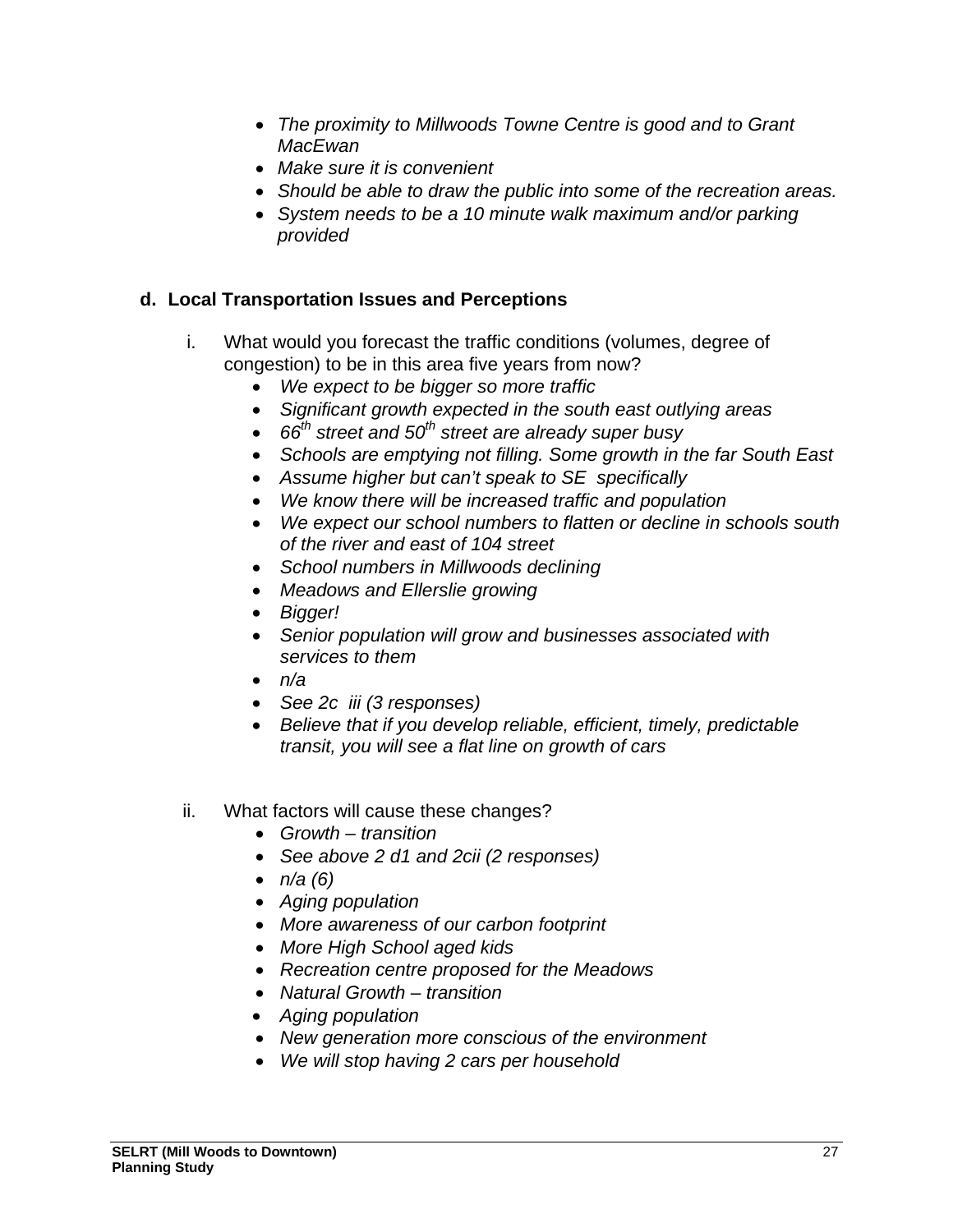- iii. What do you see as the major traffic generators/origins/destination with the described corridor?
	- $n/a(10)$
	- See 2di  $(2)$
	- *Development redevelopment*

# **e. Specific Route and Criteria (show principles, criteria and specific routes)**

- i. Do you have any comments on the guiding principles used in determining the 5 possible corridors?
	- *Most important respect for neighborhoods, river valleys and parks; maximizing use of existing corridors.*
	- *All seem logical and equally important*
	- *Most important are* 
		- *Promoting compact urban form*
		- *Maximizing cost effectiveness*
		- *Respecting neighborhoods and river valley*
		- *Increase transit effectiveness*
	- *Make sure all departments are on board in the planning*
	- *We created principles for the South LRT Extension (copy provided). Why would you reinvent the wheel?*
	- *Respect the people in the communities not just the communities*
	- *All very important*
	- *Think consistency with the Master Transportation Plan is critical.*
	- *Other important ones are* 
		- *Compact urban form*
		- *Transit Effectiveness*
		- *Maximizing and Connecting with existing transportation routes*
		- *Cost effectiveness*
	- *Comfortable as I was part of their development*
	- *most important cost effectiveness, respect for neighborhoods try not to disturb existing*
	- *most important considerations are neighborhoods and parkland*
	- *Reasonable list careful crossing the river this will rile people up!*
	- *Think you should be open minded when "using existing transportation corridors" – let's think outside the box*
	- *All important aren't they*
	- *Most important are opportunity for future development and respect for neighborhoods and river valley*
	- *I agree for the most part see my list above*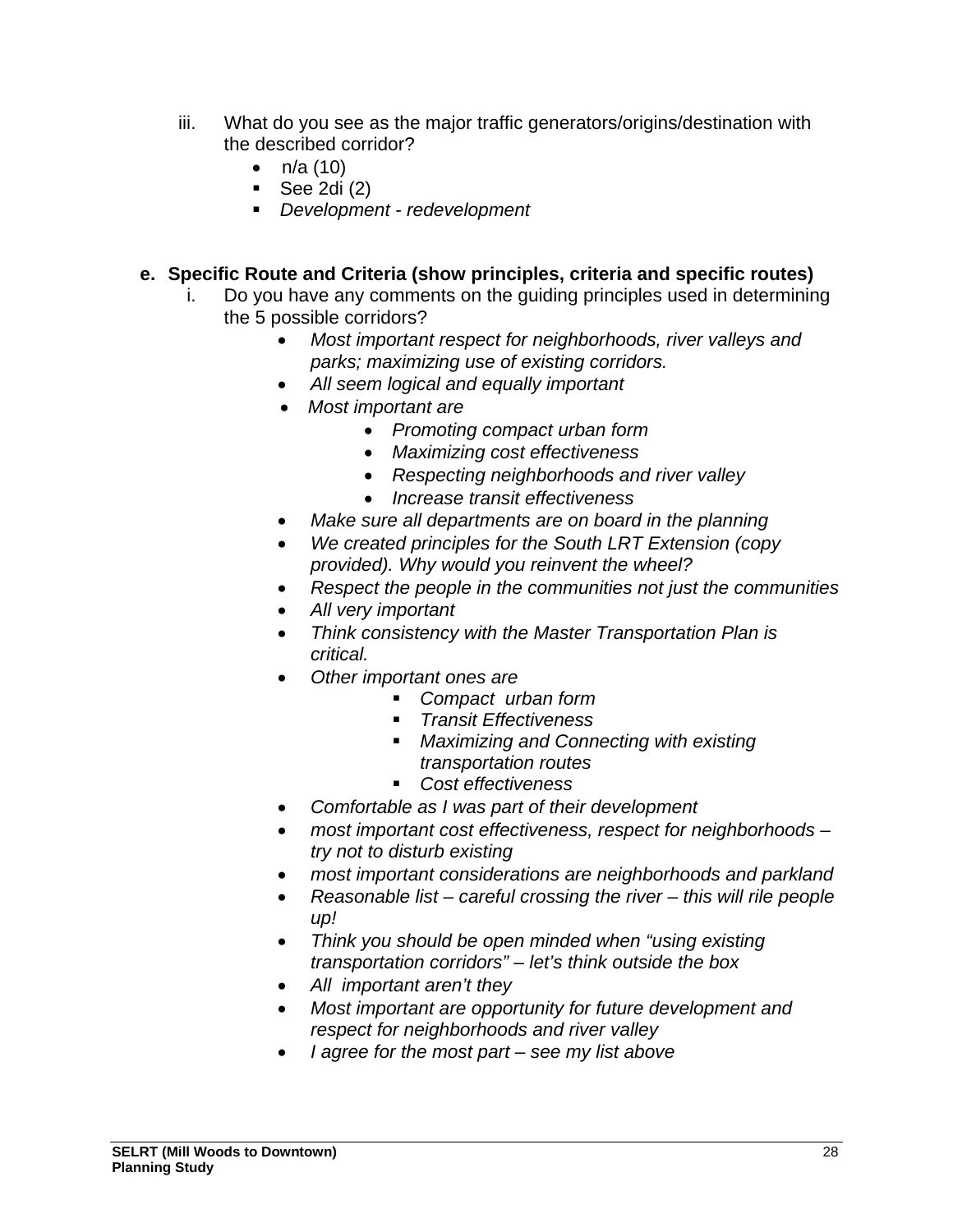- ii. Do you have any comments on these criteria?
	- *All important (7 responses)*
	- *Social issues should be decided with the people instead of for the people*
	- *Movement of people and goods is very important*
	- *Land use EPSB are seeing decline not renewal of schools. Could close 4 / 1*
	- *Social environment is most important keep communities whole*
	- *All reasonable*
	- *All very important in any planning*
	- *All very important agree in principle with them all*
- iii. In your opinion what critical components must be incorporated into the route alignment selection process?
	- *Use existing structure in the river valley respect the land*
	- *Be careful about the environmental impact*
	- *See above 2b ii, 2ei, 2ci (6 responses)*
	- *I believe in "compact urban form"*
	- *Where the people are and where they need to go*
	- *Have to have some consistency with the Transportation Master Plan*
	- *Make sure you consider future growth*
	- *More compact urban form will be critical*
	- *Need to define "respect" parklands and river valley*
- iv. Are there any other impacts or factors that should be considered?
	- *Make sure the LRT plans take into consideration future development*
	- $n/a (3)$
	- *See above 2b ii, 2ei, 2ci (3 responses)*
	- *Vimy Ridge High School now offers a Continuing Education program used in the evenings by adult students*
	- *Consider going to the University not downtown. Without making a convenient connection to University and Century Line you are not doing your job.*
	- *Added expense of a bridge seems needless*
	- *Consider the amount of time it takes start to finish*
	- *If only interested in feeding Millwoods, go out Whitemud and connect to South LRT*
	- *None (2 responses)*
	- *If you have an vision for the city in place, the rest should fall into place*
	- *Will need to have a large "hub" somewhere for all the lines across the city. Could go straight out 87th to the west into the University and take this SE line into their too.*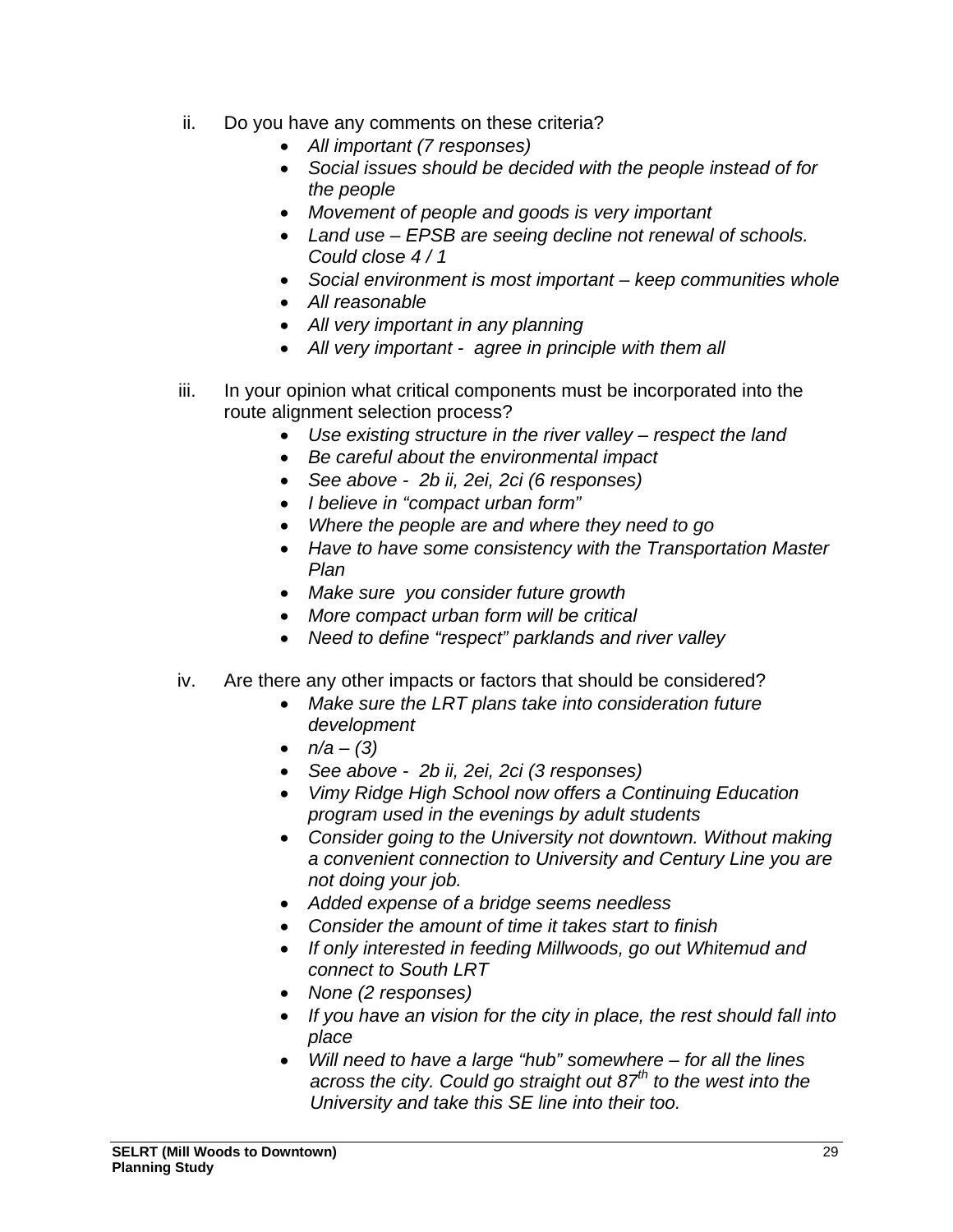- v. In reviewing the alternatives, which would you feel is the best choice?
	- *Option A (High Level and CPR right of way ) but go to 23rd Avenue and go to University not downtown.*
	- *Option A (High Level down CPR) but take 91 Street down to 23rd Avenue instead of straight out 34th Avenue*
	- *Option A (High Level down CPR) (2 chose this option)*
	- *Option A (High Level down CPR) but take 23rd Avenue instead of straight out 34th*
	- *Option B (High Level down 82 Ave) and down 83rd Street not 75th Street*
	- *Option B (High Level and 82 Avenue ) but go to the University not downtown and take 83rd street not 75th*
	- *Option B High Level down 82 Avenue (2 chose this option)*
	- *Option C (Low Level)*
	- *Option C (Low Level and Connors Road) but take 83rd street not 75th.*
	- *Option E (Dawson Bridge ) but take 83rd Street instead of 75th*
	- *Option E (Dawson Bridge) (2 chose this option)*
- vi. What is it about this choice that you feel makes it the best alternative?

Comments Pro Option A (High Level CPR ROA)

- *Less impacting to neighborhoods*
- *Suggests using 23rd Avenue to pick up South Edmonton Common*
- *Suggests University as a destination there is much commonality and interaction*
- *Based on your guiding principles Option A is best.*
- *Option A (High Level down CPR) is least impacting to communities*
- *Coming into Grandin is fine (though not on the pedway). Addresses the government office workers. Millwoods Towne Centre is the hub of Millwoods and draws the workers the downtown businesses need.*
- *Like the use of the High Level and the CPR right of way*
- *Likes coming into Grandin*
- *Lots of options re tunneling on south side of river*
- Option A if chosen should come down to 23<sup>rd</sup> Avenue not 34<sup>th</sup> to *pick up South Edmonton Common*
- *The other options disrupt the river valley too much*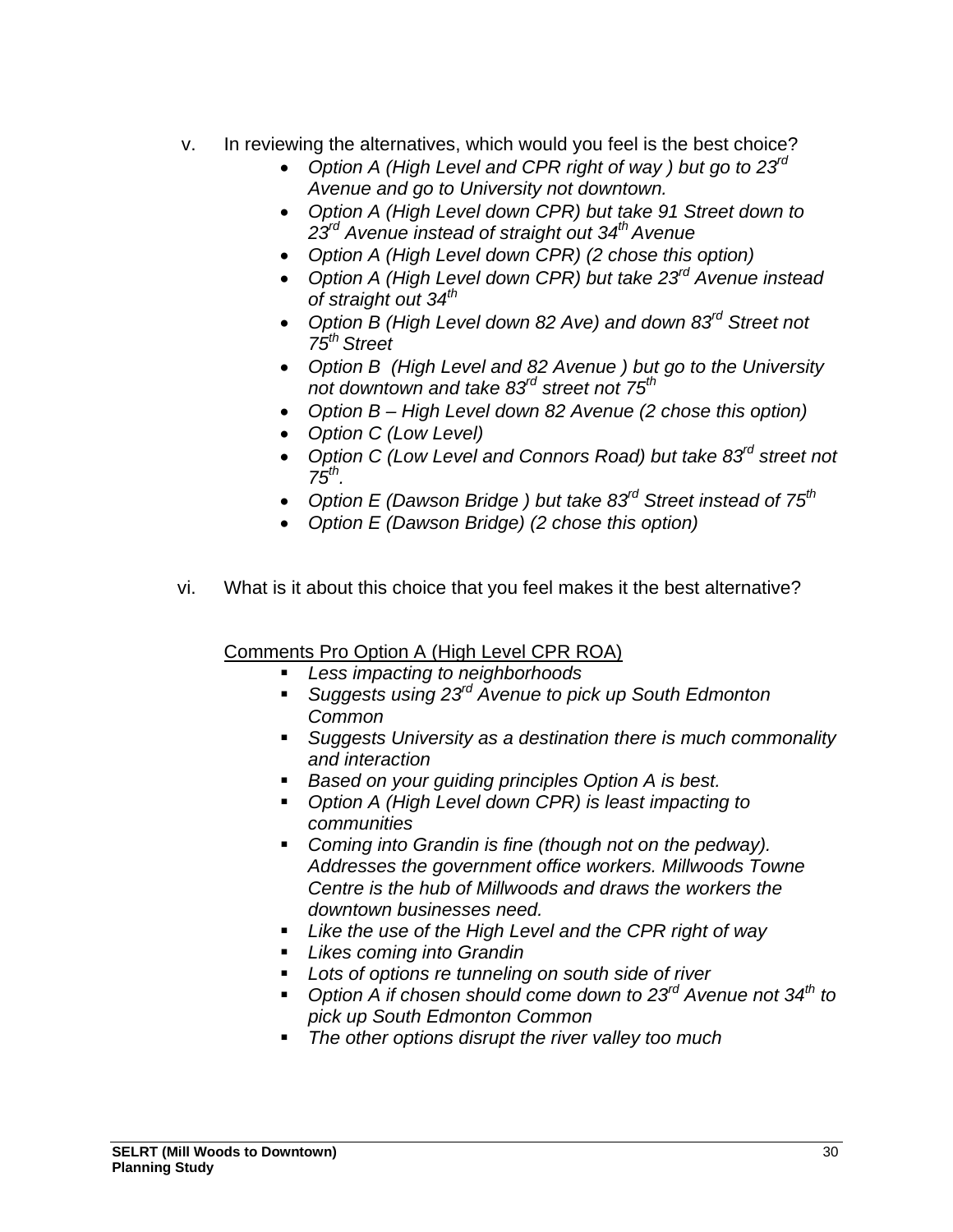Comments against Option A

- *Option A doesn't pick up many schools Old Scona only. If you*  went out 28<sup>th</sup> Avenue you'd pick up J Percy Page and Grant *MacEwan*
- *Option A (CPR right of way) has no population, likely the cheapest but not right for community*
- *It doesn't address a vital connection to the University*
- *Option A I implored the City to use that route 20 years ago. Certainly some duplication in the parallel route of the south line. Not sure if it is a good idea to cross Whitemud at both 104 and 111 streets*

# Comments Pro Option B (High Level – 82 Avenue)

- *Option B (High Level and 82 Ave) is okay, like the idea of picking up the commercial properties along 75th street. Good that it picks up Bonnie Doon Shopping Centre. Still think it should have gone to University*
- *Don't mind Option B (High Level and 82 Avenue) as it could easily be extended down Sherwood Park Freeway. We have a significant number of customers who live in Sherwood Park.*
- *Option B (High Level down 82 Avenue) would be our second choice but if chosen would have to be smaller technology to support existing businesses and traffic.*
- *Coming into Grandin is fine (though not on the pedway). Addresses the government office workers. Millwoods Towne Centre is the hub of Millwoods and draws the workers the downtown businesses need.*
- *Like connecting to both Bonnie Doon and Old Strathcona*
- *Option B does pick up businesses on 82 avenue which is good*
- *Like the use of the High Level and the CPR right of way*
- *Likes coming into Grandin*
- *Lots of options re tunneling on south side of river*
- *Though it is a longer trip than Option A, I like including Old Strathcona and Bonnie Doon Shopping Centre*
- *The other options disrupt the river valley too much*
- *Option B is good for students and Old Strathcona. Picks up more area than Option A.*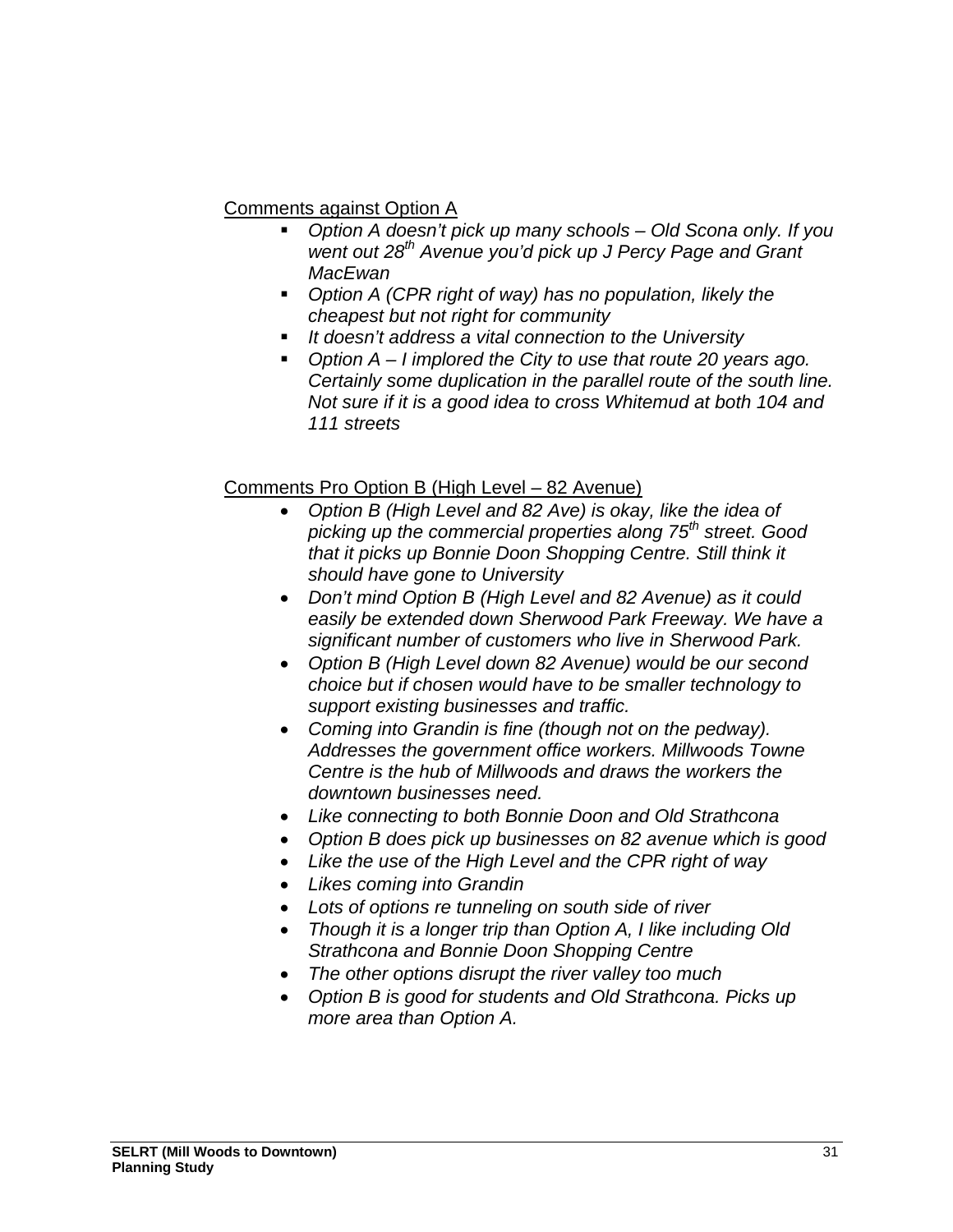## Comments against Option B

- *Option B picks up a few more schools. 83rd is worrisome from a safety perspective – prefer 75th street*
- *Option B will just add to the already congested streets of 82 avenue*
- *Option B stations might be a problem and I don't see the density coming on that route. I don't seem the opportunities or logic*
- *It doesn't address a vital connection to the University*
- *B doesn't address the areas north of 82 in the way C, D or E do.*

# Comments Pro Option C (Low Level)

- *Option C (Low Level) picks up more residential and Bonnie Doon*
- *Like the way it comes to the Shopping Centre better than straight down 82 avenue*
- *Option C is okay comes into the pedway system. Prefer 83/85 street rather than 75th. Think there is a higher density of employment in the 108 and 107 street areas*
- *Option C is okay, picks up Vimy Ridge*
- *Option C (Low Level) "could" come into Quarters station instead of Churchill*
- *Picks up our development in Hollyrood and Strathern Heights and that high density*
- *Resembles the suggested BRT route*

# Comments against Option C

- *Options C, D and E are not of assistance to Old Strathcona*
- *Option C (Low Level) big hurdle down and up again*
- *Option C I question if this one would work! I don't like 75th street compared to CPR right of way.*
- *It doesn't address a vital connection to the University*
- *Not sure if there is an opportunity for densification up Connors*

# Comments Pro Option D (James MacDonald)

- Option D (James MacDonald) 98<sup>th</sup> Ave residents would like it *and it does give good access to the river valley*
- *Option D picks up Cloverdale and has great potential to go out to Sherwood Park*

# Comments against Option D

- *Option D and E (James MacDonald and Dawson respectively) are not as effective as the other routes*
- *Option D doesn't serve any high density*
- *Options C, D and E are not of assistance to Old Strathcona*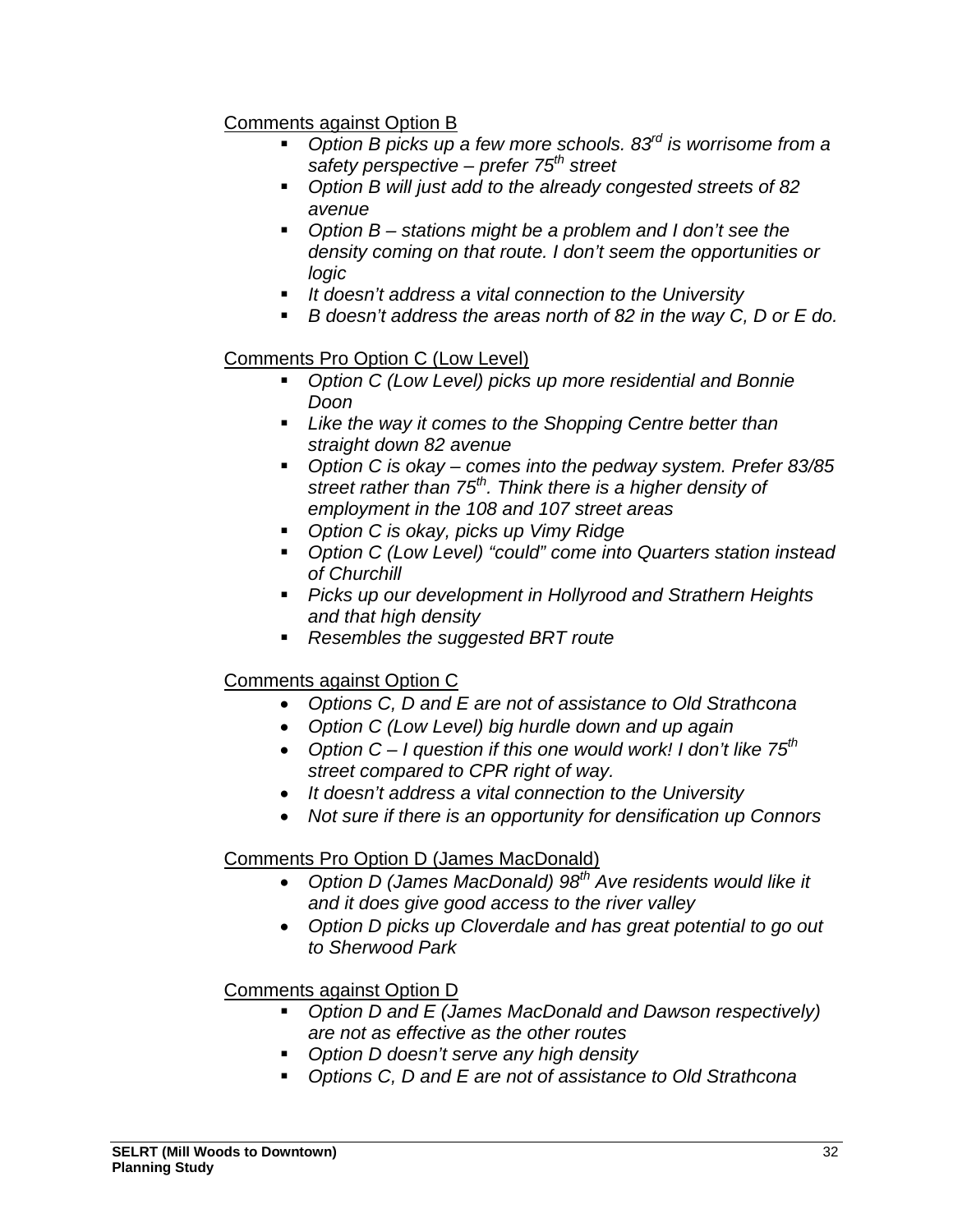- *Option D and E don't like the grade issues and not fond of using 75th*
- *It doesn't address a vital connection to the University*

# Comments Pro Option E (Dawson)

- *Picks up 4 of our High Schools more than any other route option*
- *Vimy Ridge School currently has a high percentage of students coming via the Millgate Transit Centre*
- *Comes into the Quarters directly and it would be great below grade*
- *Build it to McNally School and bus to downtown from there. Above ground – worry about going over the river later.*
- $\blacksquare$  Go down 85<sup>th</sup> or 75<sup>th</sup>
- *Option E has lots of merit and I like the tie into the Quarters*
- *Affects the most SECLA neighborhoods*

Comments against Option E

- *Option D and E (James MacDonald and Dawson respectively) are not as effective as the other routes*
- *Least favourable is E as it brings workers into the far east end of the employment area. Quarters is not the ridership.*
- *Options C, D and E are not of assistance to Old Strathcona*
- *Option D and E don't like the grade issues and not fond of using 75th*
- *It doesn't address a vital connection to the University*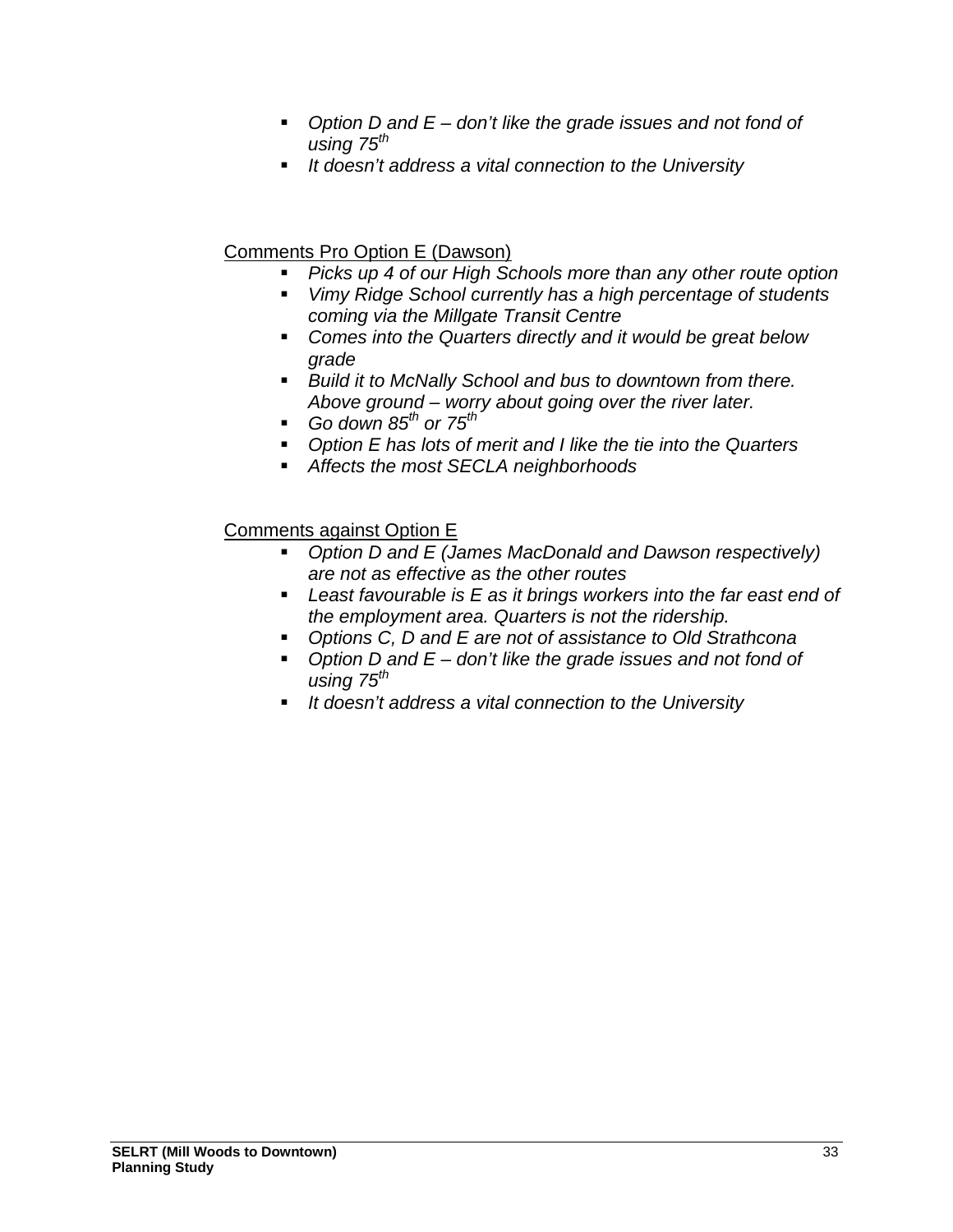# **f. Communications – The Public Involvement Plan**

- i. What do you think of the proposed public involvement process for this phase?
	- *Looks good I think the public should let the professionals do their job*
	- *It's a good plan*
	- *Looks okay*
	- *Does not consider the needs and opinions of the people sufficiently*
	- *Just offer 1 option to the public. It polarizes people to offer more than one*
	- *Think you should narrow down to three options and present those to the public*
	- *Would prefer to do out with choices at least 2 options to consider*
	- *On the right track*
	- *Involving us is very good*
	- *You folks are being paid to decide*
	- *Give 2 options or say this is the options and why*
	- *It's okay*
	- *Think the public will want input on more than one option*
	- *Looks good. You will always get the "I didn't participate in the decision" whiners*
- ii. Any suggestions?
	- *Explain what was thrown out and why*
	- *Should communicate more often and sooner; Don't waste time; BRT process was insane*
	- *Just present one preferred option and ask for comments*
	- *Take time to consult. Must build trust in the City and the Engineering firms providing information on cost, impact and benefits*
	- *Used a matrix in presentations on the South LRT showing answers to issues the public believed were key*
	- *Don't justify your preferred route. Provide sound reasons for it and for those eliminated*
	- *Bring the community people on board to defend the route choice*
	- *Fortify your decision with sound decision making process*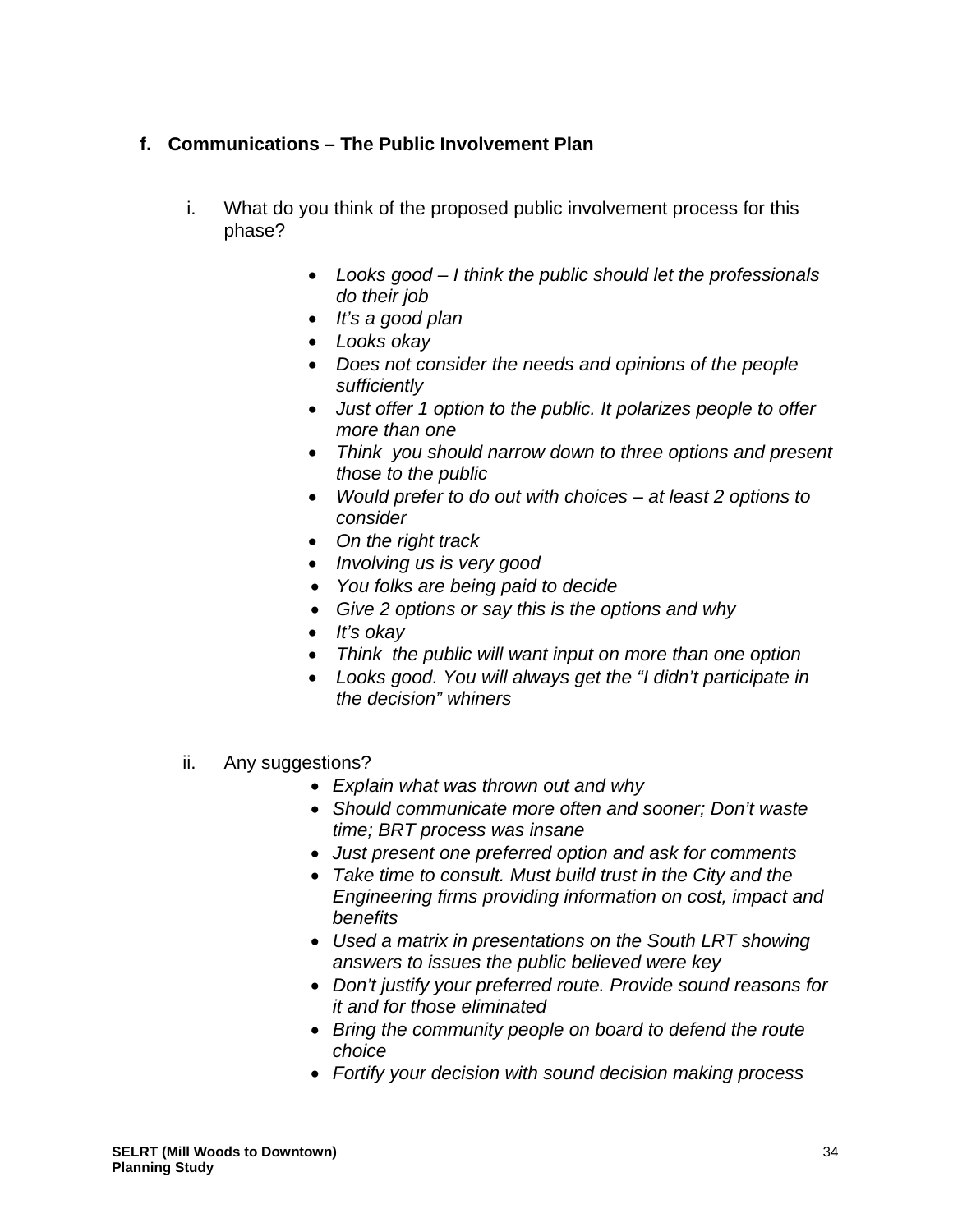- *Must convince people that once the route is in place it is easy to get on at A and move/go to B and then to where they really want to go their final destination*
- *Give the public involvement earlier*
- *Should allow healthy debate*
- *Should show all the options (22) and show why they were eliminated*
- *n/a*
- *Your option A will cause less issue for the general public*
- *Include the Councillors from Ward 5 if your are using west side of 103 street*
- *Make sure they know you spoke to other groups*
- *Be prepared to answer whey other routes were eliminated*
- *Stakeholder meetings are a good chance to hear the opinions of others to help understand the affect the route has on them*
- *Just present one option and ask for comments*
- *Give the public more involvement*
- *Suggest taking out one option only there will be a storm but will blow over quickly.*
- *Make sure that the spokespersons at the open houses have big name tags. I've found that anyone with an opinion will take up a spot at a story board and rail on about their opinion. I've sometimes thought those people were their "officially".*
- *Make sure we don't just hear the loudest or shrillest voices but everyone*
- iii. How do you see yourself or your group participating in the process (going forward)?
	- *Would like to continue to be included as a key stakeholder*
	- *Keep us informed*
	- *Keep us in the loop through Rob*
	- *Really doesn't affect us too much*
	- *If the route chosen comes through our community we will want to be involved*
	- *We will want to stay involved*
	- *Want to be involved throughout the process*
	- *For us it is like holding a tiger by the tail. There are so many City projects on the go that involve us*
	- *The earlier the better for us*
	- *Need time to speak with schools affected*
	- *We will remain an active participant*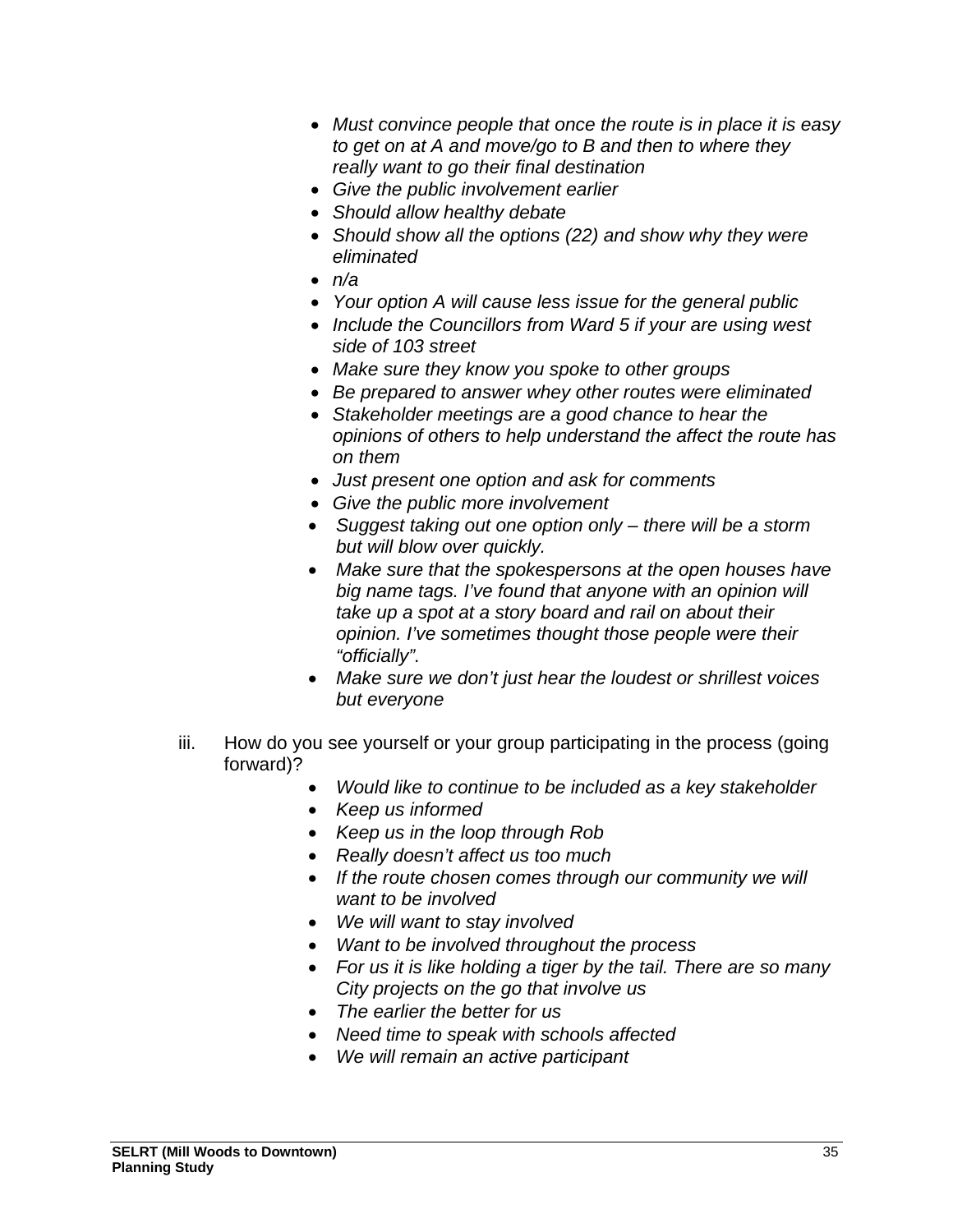- *Would like to continue to be included as a key stakeholder and would appreciate a presentation to our Council in early January*
- *Would like to continue to be included as a key stakeholder*
- *Want to stay involved*
- *Process is great but it could move faster*
- *Want to be involved throughout the process*
- *Would like to share route options with this Board for further discussion*
- *Would appreciate a copy of these notes*
- *Would like to continue to be included as a key stakeholder want to be kept informed.*
- *Businesses and developers represent a huge part of those affected by this plan*
- iv. Are there other stakeholders or groups that should be involved? How should they be involved?
	- *n/a (5)*
	- *None that we can think of (5responses)*
	- *No (4 responses)*
- v. Other comments?
	- *none.*(12 responses)
	- *Use the 80/20 principle. Put in the above ground south side route. Measure the traffic on that and then build the bridge to downtown*
	- *Everyone needs to have a bigger longer term view of this. This will affect the City of Edmonton for years to come – we need the City's interest top of mind not our own individual needs. It won't likely happen in your time, to your home – think about the future*

# **g. Conclusions**

- i. Do you feel there are any other critical components to the success of this project which should be considered?
	- *No or None (11 responses)*
	- *Nothing that we haven't already discussed*
	- *Stronger involvement of the public*
	- *n/a (3 responses)*
- ii. What did you think of this interview?
	- *Good to get this information first hand*
	- *Thank you for doing this quickly it's a busy time of year!*
	- *Appreciate keeping us in the loop*